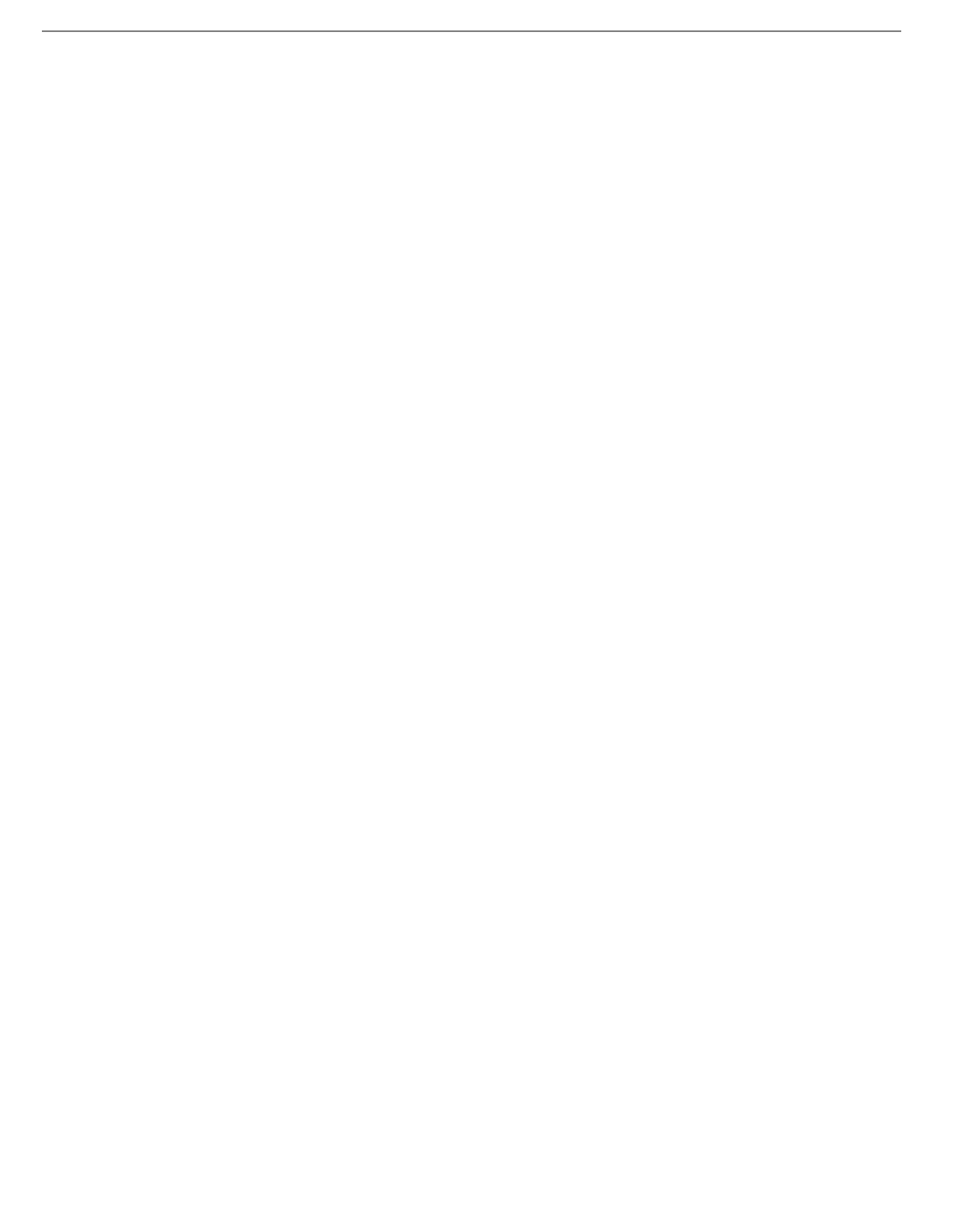## <span id="page-2-1"></span><span id="page-2-0"></span>**Part I. Financial Information**

## **Item 1. Financial Statements**

## **Sonus Pharmaceuticals, Inc.**

## **Balance Sheets**

<span id="page-2-2"></span>

|                                                                                          | <b>June 30,</b><br>2004 | December 31,<br>2003 |
|------------------------------------------------------------------------------------------|-------------------------|----------------------|
|                                                                                          | (unaudited)             |                      |
| <b>Assets</b>                                                                            |                         |                      |
| Current assets:                                                                          |                         |                      |
| Cash, cash equivalents and marketable securities                                         | \$28,727,672            | \$19,663,595         |
| Other current assets                                                                     | 249,907                 | 198,584              |
| Total current assets                                                                     | 28,977,579              | 19,862,179           |
| Property and equipment, net                                                              | 1,527,634               | 1,606,061            |
| Total assets                                                                             | \$30,505,213            | \$21,468,240         |
| <b>Liabilities and Stockholders' Equity</b>                                              |                         |                      |
| Current liabilities:                                                                     |                         |                      |
| Accounts payable and accrued expenses                                                    | \$2,370,805             | \$1,886,571          |
| Current portion of lease obligations                                                     | 143,219                 | 151,369              |
| Total current liabilities                                                                | 2,514,024               | 2,037,940            |
| Lease obligations, less current portion                                                  | 54,887                  | 120,617              |
| Commitments and contingencies                                                            |                         |                      |
| Stockholders' equity:                                                                    |                         |                      |
| Preferred stock; \$.001 par value; 5,000,000 authorized; no shares issued or outstanding |                         |                      |
| Common stock; \$.001 par value; 75,000,000 shares authorized; 21,294,319 and 17,957,452  |                         |                      |
| shares issued and outstanding at June 30, 2004 and December 31, 2003, respectively       | 86,087,918              | 70,085,299           |
| Accumulated deficit                                                                      | (58, 119, 556)          | (50, 779, 764)       |
| Accumulated other comprehensive (loss) income                                            | (32,060)                | 4,148                |
| Total stockholders' equity                                                               | 27,936,302              | 19,309,683           |
| Total liabilities and stockholders' equity                                               | \$30,505,213            | \$21,468,240         |

See accompanying notes.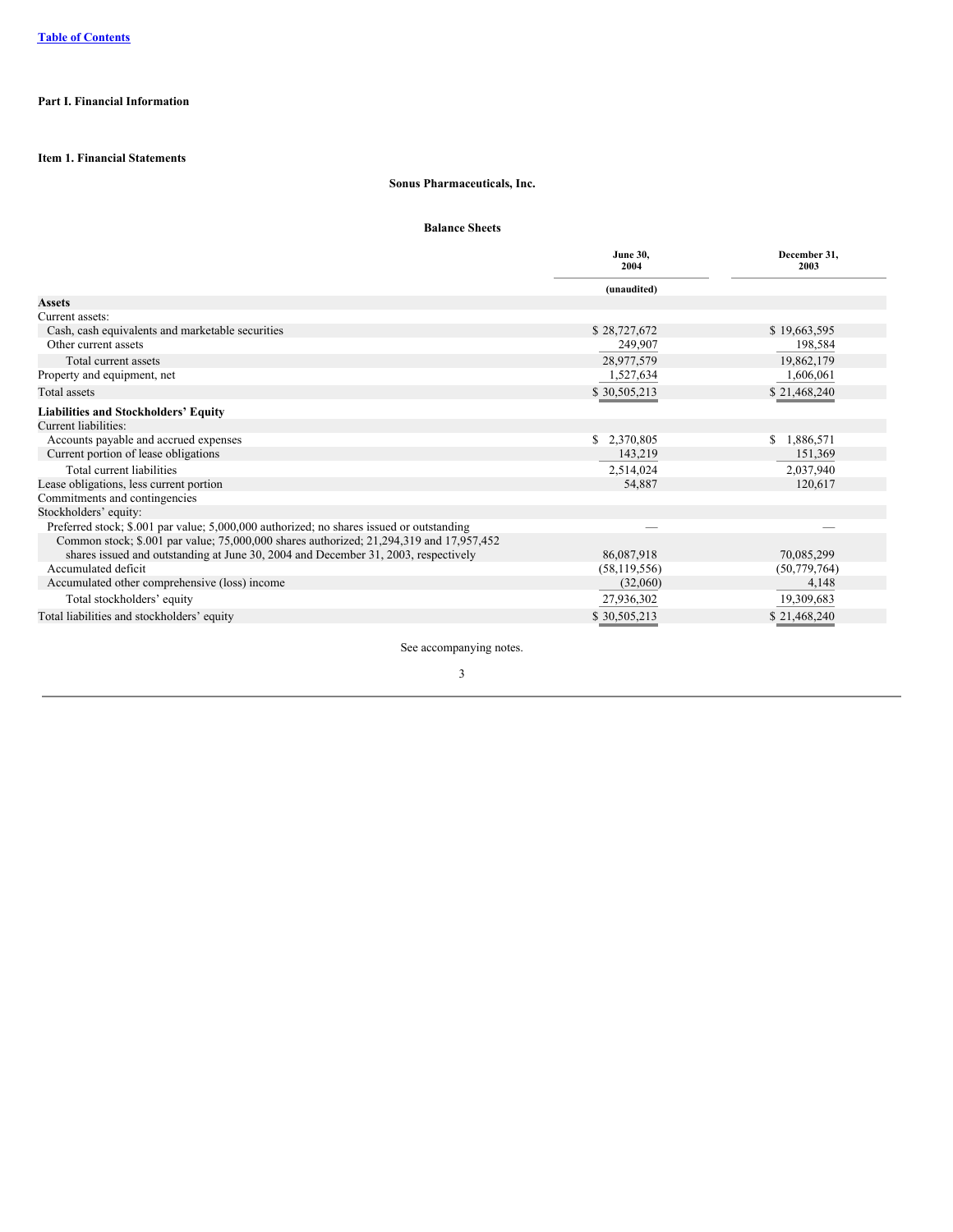## **Sonus Pharmaceuticals, Inc.**

#### **Statements of Operations (Unaudited)**

<span id="page-3-0"></span>

|                                                     |                | <b>Three Months</b><br>Ended June 30, |               | <b>Six Months</b><br>Ended June 30, |
|-----------------------------------------------------|----------------|---------------------------------------|---------------|-------------------------------------|
|                                                     | 2004<br>2003   |                                       | 2004          | 2003                                |
| Revenues                                            | S.             | \$                                    | \$            | 25,000<br>S.                        |
| Operating expenses:                                 |                |                                       |               |                                     |
| Research and development                            | 2,660,226      | 2,314,195                             | 5,228,255     | 3,945,828                           |
| General and administrative                          | 1,156,654      | 802,232                               | 2,202,804     | 1,529,683                           |
| Total operating expenses                            | 3,816,880      | 3,116,427                             | 7,431,059     | 5,475,511                           |
| Operating loss                                      | (3,816,880)    | (3,116,427)                           | (7,431,059)   | (5,450,511)                         |
| Interest income (expense):                          |                |                                       |               |                                     |
| Interest income                                     | 62,815         | 42,337                                | 107,176       | 115,072                             |
| Interest expense                                    | (7, 347)       | (12,055)                              | (15,909)      | (25,052)                            |
| Total interest income, net                          | 55,468         | 30,282                                | 91,267        | 90,020                              |
| Loss before taxes                                   | (3,761,412)    | (3,086,145)                           | (7, 339, 792) | (5,360,491)                         |
| Taxes                                               |                |                                       |               |                                     |
| Net loss                                            | \$ (3,761,412) | $$$ $(3,086,145)$                     | \$(7,339,792) | \$ (5,360,491)                      |
| Basic and diluted net loss per share                | (0.19)         | (0.22)<br>S                           | (0.39)        | (0.39)                              |
| Shares used in computation of basic and diluted net |                |                                       |               |                                     |
| loss per share                                      | 19,970,164     | 13,740,747                            | 19,008,088    | 13,718,870                          |

See accompanying notes.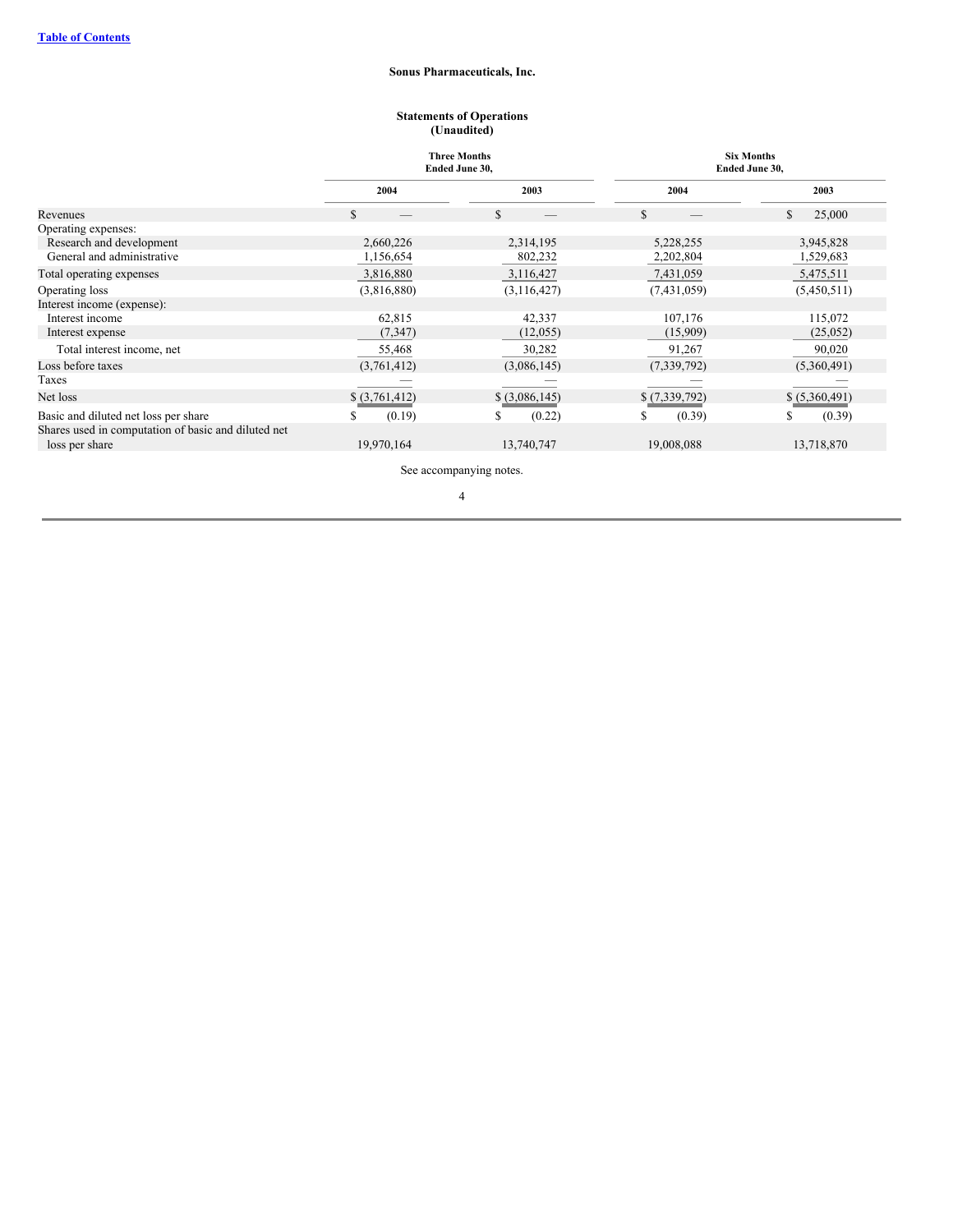## **Sonus Pharmaceuticals, Inc.**

#### **Statements of Cash Flows (Unaudited)**

<span id="page-4-0"></span>

|                                                                             | Six Months Ended June 30, |                |
|-----------------------------------------------------------------------------|---------------------------|----------------|
|                                                                             | 2004                      | 2003           |
| <b>Operating activities:</b>                                                |                           |                |
| Net loss                                                                    | \$(7,339,792)             | \$ (5,360,491) |
| Adjustments to reconcile net loss to net cash used in operating activities: |                           |                |
| Depreciation                                                                | 258,343                   | 181,697        |
| Amortization of net premium on marketable securities                        | (42, 141)                 | 14,756         |
| Changes in operating assets and liabilities:                                |                           |                |
| Other current assets                                                        | (51, 323)                 | 67,786         |
| Accounts payable and accrued expenses                                       | 484,234                   | 430,183        |
| Net cash used in operating activities                                       | (6,690,679)               | (4,666,069)    |
| <b>Investing activities:</b>                                                |                           |                |
| Purchases of capital equipment and leasehold improvements                   | (179, 916)                | (358, 330)     |
| Purchases of marketable securities                                          | (19, 458, 036)            | (4,910,711)    |
| Proceeds from sales of marketable securities                                | 2,070,834                 | 1,386,531      |
| Proceeds from maturities of marketable securities                           | 10,000,000                | 13,550,000     |
| Net cash (used in) provided by investing activities                         | (7,567,118)               | 9,667,490      |
| <b>Financing activities:</b>                                                |                           |                |
| Payments on lease obligations                                               | (73,880)                  | (67, 162)      |
| Proceeds from issuance of common stock under equity financings, net         | 14,441,028                |                |
| Proceeds from exercise of common stock warrants                             | 1,409,884                 |                |
| Proceeds from issuance of common stock under employee benefit plans         | 151,707                   | 61,941         |
| Net cash provided by (used in) investing activities                         | 15,928,739                | (5,221)        |
| Increase in cash and cash equivalents for the period                        | 1,670,942                 | 4,996,200      |
| Cash and cash equivalents at beginning of period                            | 1,709,017                 | 378,007        |
|                                                                             |                           |                |
| Cash and cash equivalents at end of period                                  | 3,379,959                 | 5,374,207      |
| Marketable securities at end of period                                      | 25, 347, 713              | 5,896,509      |
| Total cash, cash equivalents and marketable securities                      | \$28,727,672              | \$11,270,716   |
| Supplemental cash flow information:                                         |                           |                |
| Interest paid                                                               | S<br>15,909               | 25,052<br>\$   |
|                                                                             |                           |                |

See accompanying notes.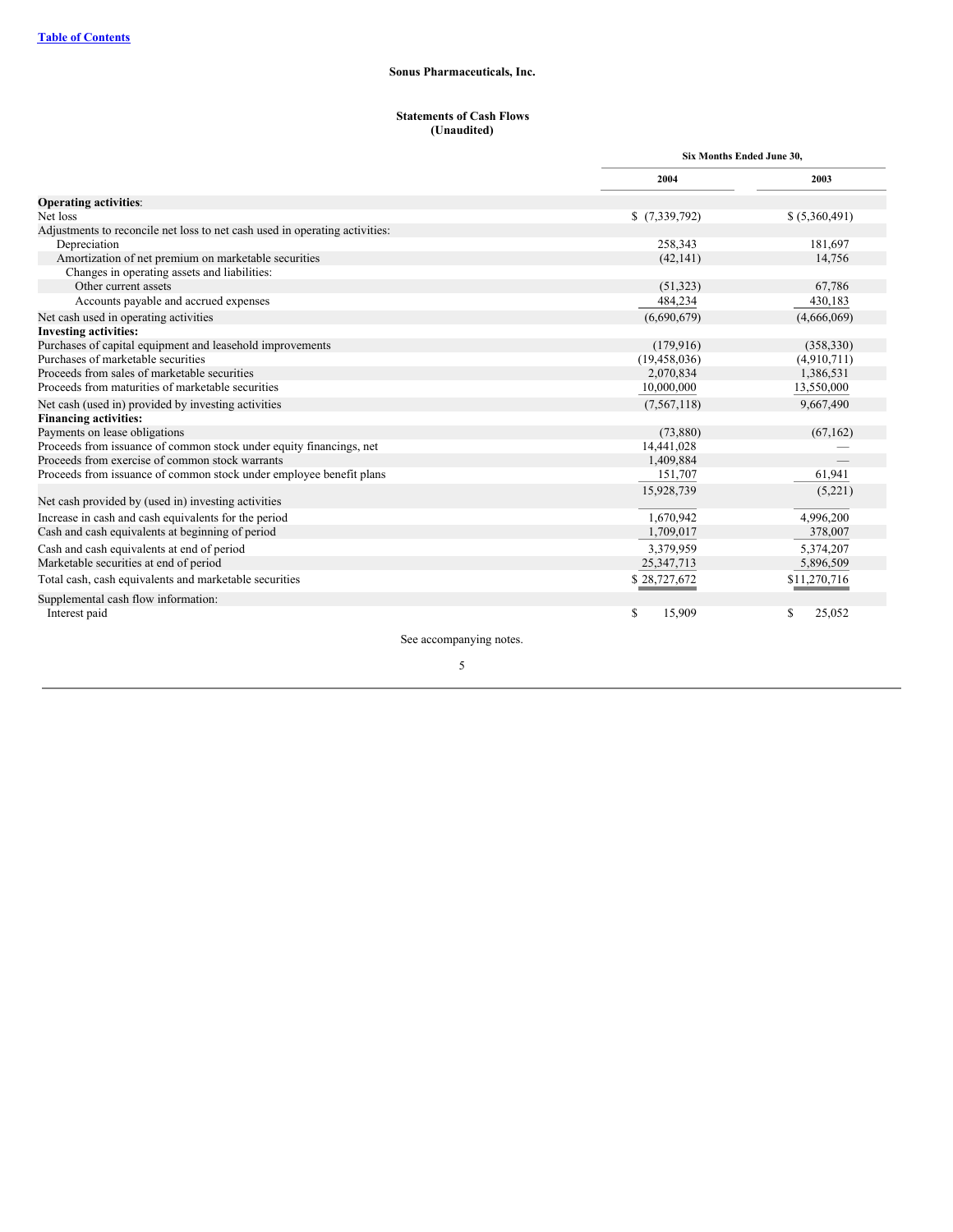#### **Notes to Financial Statements (Unaudited)**

#### <span id="page-5-0"></span>**1. Basis of Presentation**

The unaudited financial statements have been prepared in accordance with generally accepted accounting principles for interim financial information and with the instructions to Form 10-Q. Accordingly, they do not include all of the information and footnotes required to be presented for complete financial statements. The accompanying financial statements reflect all adjustments (consisting only of normal recurring items) which are, in the opinion of management, necessary for a fair presentation of the results for the interim periods presented. The accompanying Balance Sheet at December 31, 2003 has been derived from audited financial statements included in the Company's Annual Report on Form 10-K for the year then ended.

The financial statements and related disclosures have been prepared with the assumption that users of the interim financial information have read or have access to the audited financial statements for the preceding fiscal year. Accordingly, these financial statements should be read in conjunction with the audited financial statements and the related notes thereto included in the Annual Report on Form 10-K for the year ended December 31, 2003 and filed with the Securities and Exchange Commission on March 12, 2004.

## **2. Comprehensive Income (Loss)**

|                                             |                 | Three months ended June 30, |               | Six months ended June 30, |
|---------------------------------------------|-----------------|-----------------------------|---------------|---------------------------|
|                                             | 2004            | 2003                        | 2004          | 2003                      |
| Net loss                                    | $$$ (3,761,412) | $$$ (3,086,145)             | \$(7,339,792) | $\{(5,360,491)\}$         |
| Unrealized loss on marketable<br>securities | (39,616)        | (8,099)                     | (36,208)      | (18.912)                  |
| Comprehensive loss                          | \$(3,801,028)   | \$(3,094,244)               | \$(7,376,000) | \$(5,379,403)             |

#### **3. Cash, Cash Equivalents and Marketable Securities**

Cash, cash equivalents and marketable securities consist of the following:

|                           | <b>June 30,</b><br>2004 | December 31,<br>2003 |
|---------------------------|-------------------------|----------------------|
| Cash and cash equivalents | \$ 3,379,959            | \$1,709,017          |
| Marketable securities     | 25, 347, 713            | 17,954,578           |
|                           | \$28,727,672            | \$19,663,595         |
|                           |                         |                      |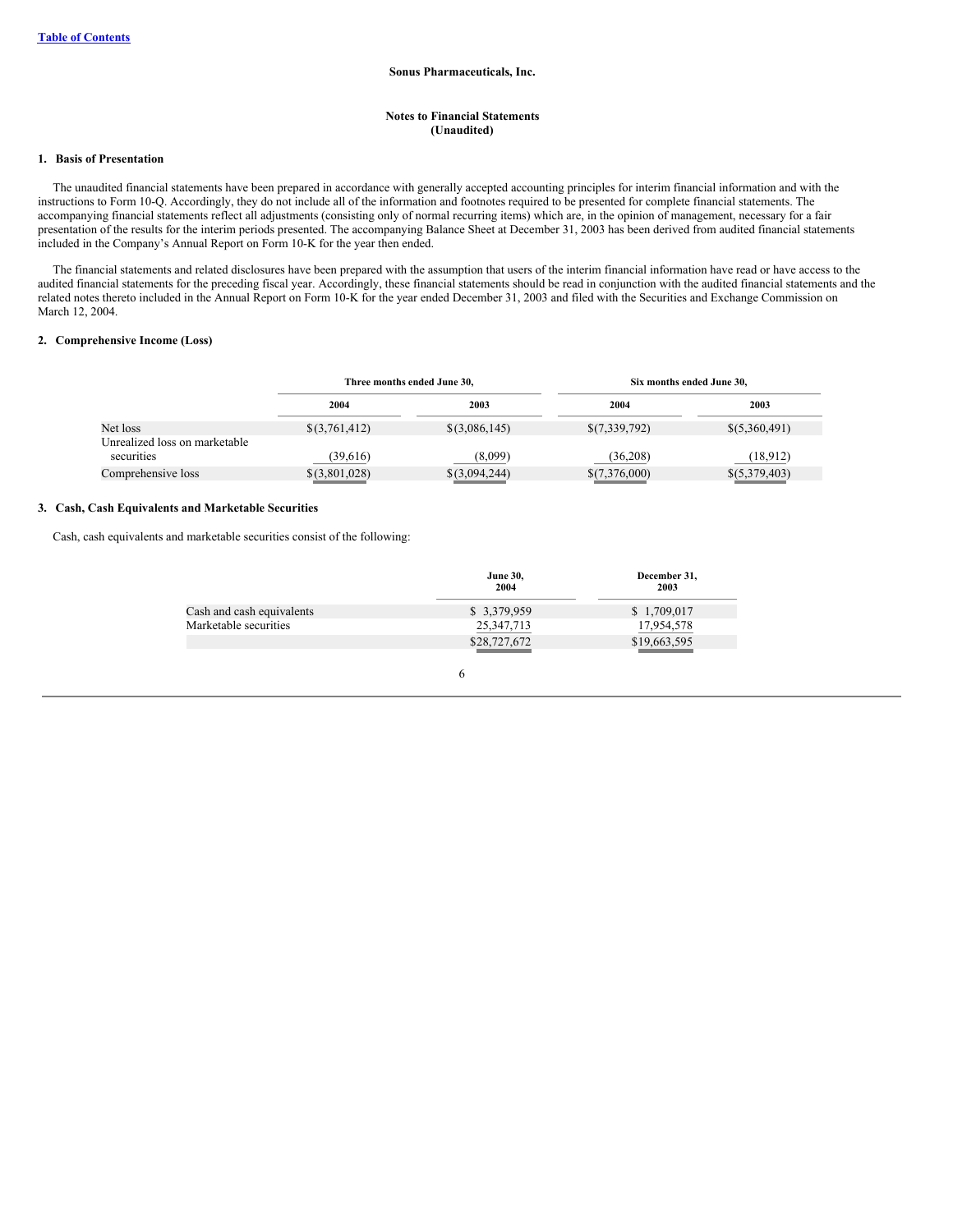#### **4. Stockholders' Equity**

In May 2004, the Company sold 2.9 million shares of common stock in a private placement transaction for gross proceeds of \$15.2 million (approximately \$14.4 million net of transaction costs). The common stock was sold at a price of \$5.25 per share.

During the second quarter of 2004, the Company recorded \$494,000 in proceeds from the issuance of 121,000 shares of common stock from the exercise of common stock warrants and an additional \$134,000 in proceeds from the issuance of 87,000 shares of common stock under employee benefit programs. For the six month period ended June 30, 2004, the Company recorded \$1.4 million in proceeds from the issuance of 345,000 shares of common stock from the exercise of common stock warrants and an additional \$152,000 in proceeds from the issuance of 92,000 shares of common stock under employee benefit programs.

In May 2004, at the annual meeting of shareholders of the Company, the shareholders approved an amendment of the Company's articles of incorporation to increase the authorized shares of common stock from 30.0 million to 75.0 million shares. The certificate of amendment to the articles of incorporation was filed with the State of Delaware in May 2004.

#### **5. Accounting for Stock Options**

Under the provisions of SFAS No. 123,*"Accounting for Stock-Based Compensation,"* companies may continue to follow Accounting Principles Board Opinion No. 25 (APB 25) in accounting for stock-based compensation and provide footnote disclosure of the proforma impact of expensing stock options. We have elected to follow the disclosure-only provisions of SFAS No. 123 and continue to apply APB 25 and related interpretations in accounting for our stock option plans. Under the provisions of APB 25 and related interpretations, employee stock-based compensation expense is recognized based on the intrinsic value of the option on the date of grant (the difference between the market value of the underlying common stock on the date of grant and the option exercise price, if any).

At June 30, 2004 we had several stock-based employee compensation plans. All options granted under these plans had exercise prices equal to the market value of the underlying common stock on the date of grant and therefore, in accordance with APB 25, no stock-based employee compensation cost has been recorded.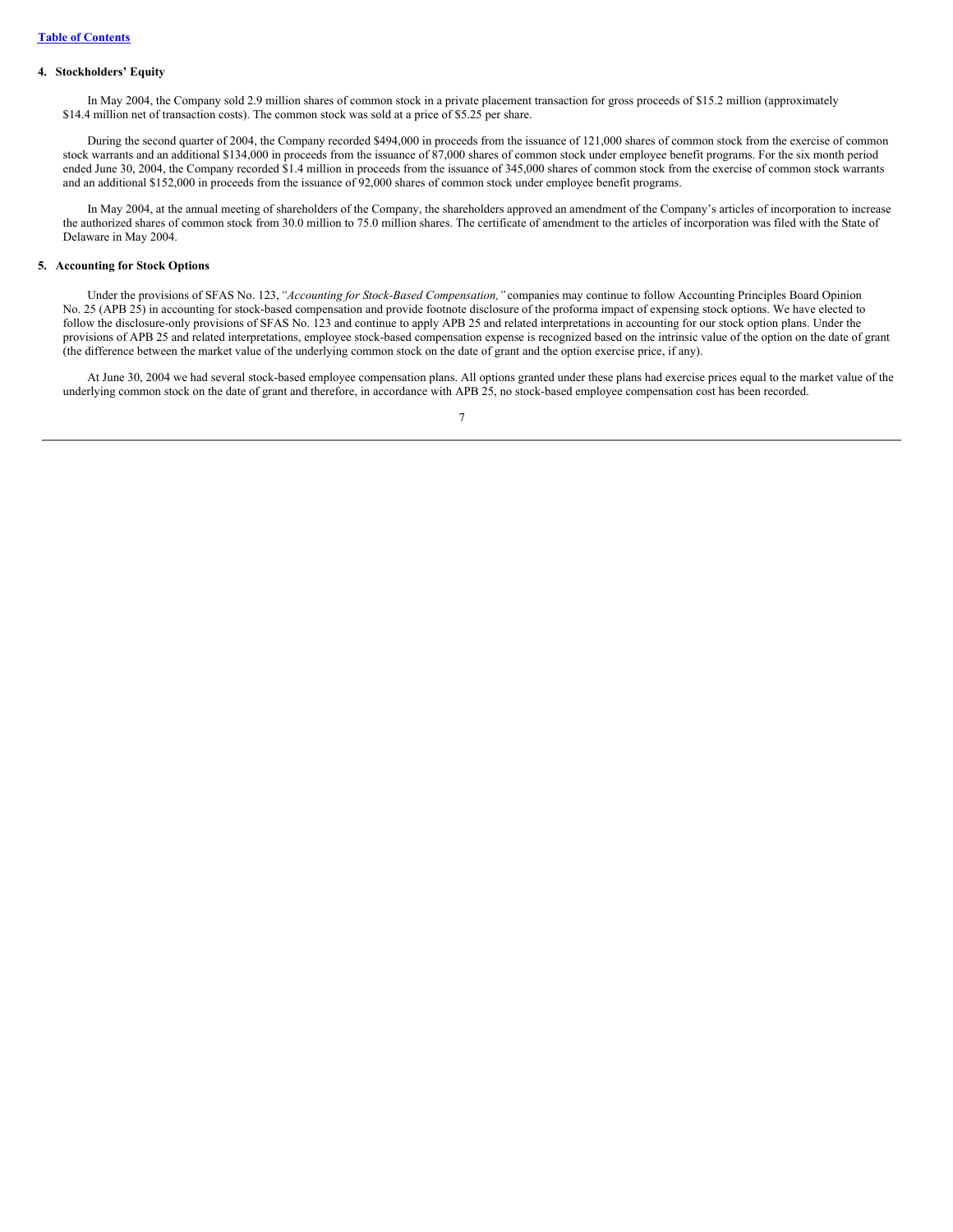As required under SFAS 123, the following table illustrates the effect on net loss and net loss per share if we had applied the fair value expense recognition provision of SFAS 123, *Accounting for Stock-Based Compensation*, to stock-based employee compensation.

|                                                                                      | Three months ended June 30. |                 | Six months ended June 30. |               |
|--------------------------------------------------------------------------------------|-----------------------------|-----------------|---------------------------|---------------|
|                                                                                      | 2004                        | 2003            | 2004                      | 2003          |
| Net loss, as reported                                                                | \$(3,761,412)               | $$$ (3,086,145) | \$(7,339,792)             | \$(5,360,491) |
| Add: Stock-based employee compensation<br>expense included in reported net loss      |                             |                 |                           |               |
| Deduct: Stock-based employee compensation<br>expense determined under the fair value |                             |                 |                           |               |
| based method                                                                         | (465,598)                   | (139, 732)      | (855,964)                 | (346, 526)    |
| Pro forma net loss                                                                   | \$(4,227,010)               | \$(3,225,877)   | \$(8,195,756)             | \$(5,707,017) |
| Earnings per share:                                                                  |                             |                 |                           |               |
| Basic and diluted-as reported                                                        | (0.19)                      | (0.22)          | S<br>(0.39)               | (0.39)        |
| Basic and diluted-pro forma                                                          | (0.21)                      | (0.23)          | (0.43)<br>D.              | (0.42)        |

The fair value of each option used in the calculations under SFAS 123 is estimated using the Black-Scholes option pricing model. The assumptions used in this model include (1) the stock price at grant date, (2) the exercise price, (3) an estimated option life of four years, (4) no expected dividends for each period presented, (5) stock price volatility factor of 1.097 and 1.135 as of June 30, 2004 and 2003, respectively, and (6) a risk-free interest rate of 3.93% and 2.36% as of June 30, 2004 and 2003, respectively.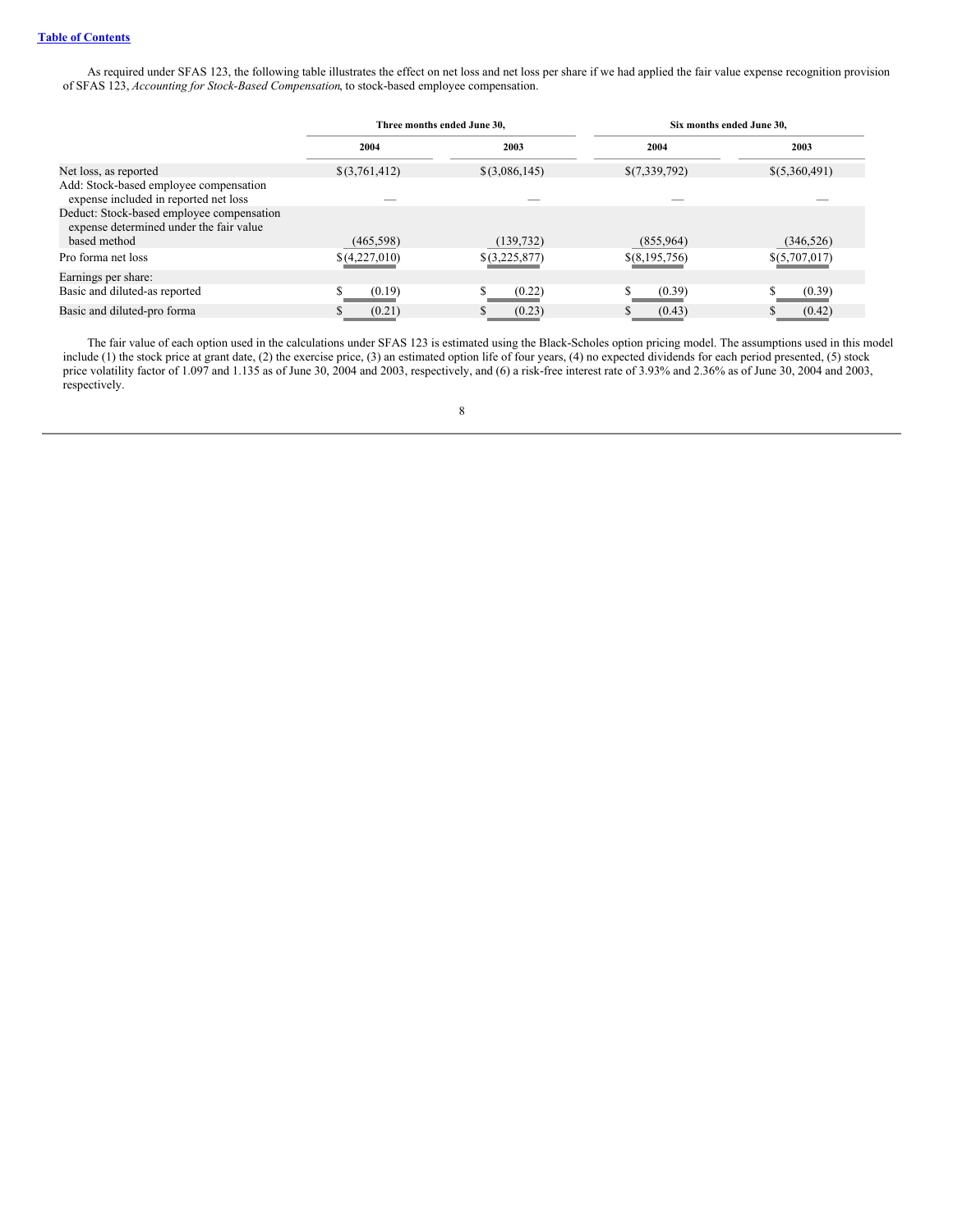#### <span id="page-8-0"></span>**Item 2. MANAGEMENT'S DISCUSSION AND ANALYSIS OF FINANCIAL CONDITION AND RESULTS OF OPERATIONS**

#### **Forward-Looking Statements**

This report contains certain forward-looking statements within the meaning of Section 27A of the Securities Act of 1933, as amended, and Section 21E of the Securities Exchange Act of 1934, as amended, and we intend that such forward-looking statements be subject to the safe harbors created thereby. Examples of these forward-looking statements include, but are not limited to:

- progress and preliminary results of clinical trials;
- anticipated regulatory filings, filing strategies and related requirements and future clinical trials;
- market acceptance of our products and the estimated potential size of these markets;
- our anticipated future capital requirements and the terms of any capital financing; and
- timing and amount of future contractual payments, product revenues and operating expenses.

While these forward-looking statements made by us are based on our current beliefs and judgments, they are subject to risks and uncertainties that could cause actual results to vary from the projections in the forward-looking statements. Please read "Certain Factors That May Affect Our Business and Future Results" below. You should consider the risks below carefully in addition to other information contained in this report before engaging in any transaction involving shares of our common stock. If any of these risks occur, they could seriously harm our business, financial condition or results of operations. In such case, the trading price of our common stock could decline, and you may lose all or part of your investment.

The discussion and analysis set forth in this document contains trend analysis, discussions of regulatory status and other forward-looking statements. Actual results could differ materially from those projected in the forward-looking statement as a result of the following factors, among others:

- dependence on the development and commercialization of products;
- future prospects heavily dependent on clinical trial results of TOCOSOL® Paclitaxel;
- history of operating losses and uncertainty of future financial results;
- uncertainty of governmental regulatory requirements and lengthy approval process;
- dependence on third parties for funding, clinical development, manufacturing and distribution;
- future capital requirements and uncertainty of additional funding;
- uncertainty of U.S. or international legislative or administrative actions;
- competition and risk of technological obsolescence;
- limited manufacturing experience and dependence on a limited number of contract manufacturers and suppliers;
- ability to obtain and defend patents, protect trade secrets and avoid infringing patents held by third parties;
- limitations on third-party reimbursement for medical and pharmaceutical products;
- acceptance of our products by the medical community;
- dependence on key employees;
- potential for product liability issues and related litigation;
- potential for claims arising from the use of hazardous materials in our business;
- continued listing on the Nasdaq National Market; and
- volatility in the value of our common stock.

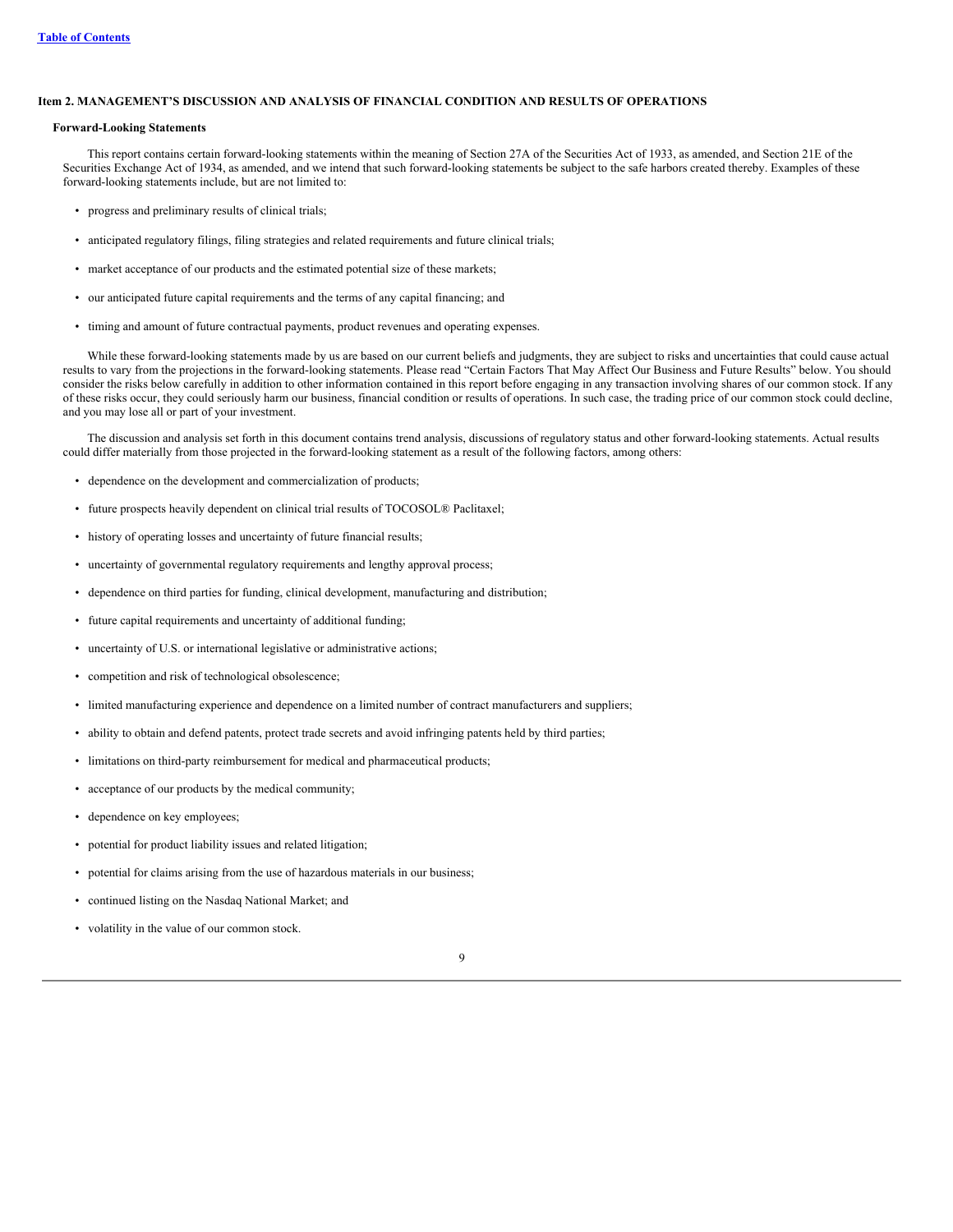#### **MD&A Overview**

In Management's Discussion and Analysis of Financial Condition and Results of Operations we explain the general financial condition and the results of operations for our Company, including:

- an overview of our business;
- results of operations and why those results are different from the prior year; and
- our current capital resources and possible sources of additional funding for future capital requirements.

#### **Business Overview**

Sonus Pharmaceuticals is focused on the development of novel drugs for the oncology market that may offer improved administration, tolerability, safety and effectiveness. Our business strategy is as follows:

- develop proprietary formulations of therapeutic drugs utilizing our TOCOSOL drug delivery technology;
- collaborate with other pharmaceutical or biotech companies to apply the TOCOSOL technology to the formulation of their proprietary products or compounds; and
- identify and acquire additional therapies for the treatment or support of cancer patients in order to expand our product pipeline and corporate capabilities.

#### TOCOSOL Drug Delivery Technology

Our proprietary TOCOSOL technology platform has been designed to address the formulation challenges of therapeutic drugs. Development of drugs with our TOCOSOL technology may result in products with improved dosing convenience, decreased incidences of side effects and equivalent or better efficacy. The TOCOSOL technology uses vitamin E oil (tocopherol) and tocopherol derivatives to solubilize and stabilize drugs for formulation enhancement. While the TOCOSOL technology is particularly suited to injectable drugs that are poorly soluble in water, research is ongoing into the application of new versions of this technology that could prove applicable to oral or other routes of delivery as well.

## TOCOSOL Paclitaxel

Our lead product, TOCOSOL Paclitaxel, is a novel formulation of paclitaxel, one of the world's most widely prescribed anti-cancer drugs. Paclitaxel, a member of the taxane family of cancer drugs, is the active ingredient in Taxol®, which is approved in the U.S. for the treatment of breast, ovarian and non-small cell lung cancers and Kaposi's sarcoma. Our product, TOCOSOL Paclitaxel, is a ready-to-use, injectable paclitaxel emulsion. We believe that clinical trials to date have demonstrated that TOCOSOL Paclitaxel compares favorably with approved taxane products and other new paclitaxel formulations under development (safety and efficacy remain to be proven), offers the convenience of a ready-to-use formulation that does not require time consuming preparation prior to administration, can be administered to patients by a short 15 minute injection, compared to the typical one- to three-hour infusion that is required with the currently marketed taxane products, does not require any special I.V. tubing, filters or other apparatus and does not require dilution which results in administration of small volumes of 25 to 35 milliliters compared to several hundred milliliters for Taxol®.

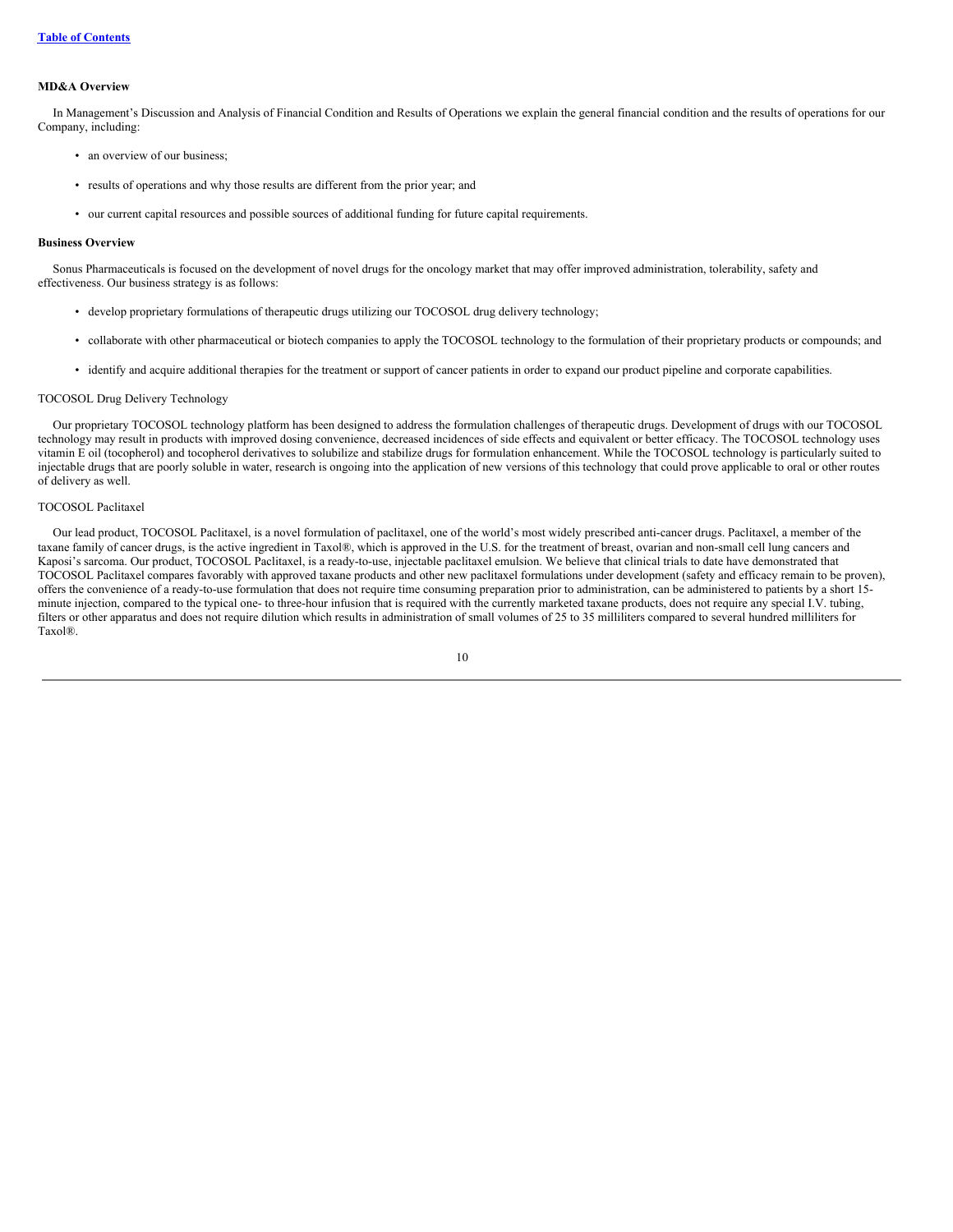We concluded a Phase 1 study for TOCOSOL Paclitaxel in August 2002 with a total of 37 patients. The objectives of the Phase 1 study were to estimate the maximum tolerated dose of TOCOSOL Paclitaxel in patients with advanced cancers, and to evaluate the safety of repeated doses of TOCOSOL Paclitaxel given every three weeks. In the Phase 1 study, 30 of the 37 patients were treated at doses ranging from 175 mg/m<sup>2</sup> to 225 mg/m<sup>2</sup> every three weeks. The maximum tolerated dose (MTD) was estimated to be 200 mg/m<sup>2</sup> every three weeks, slightly higher than the approved dose of Taxol® at 175 mg/m<sup>2</sup> every three weeks. TOCOSOL Paclitaxel was generally well tolerated in all patients treated. All patients in the Phase 1 study had advanced cancers that were no longer responding to previous therapies or for which no standard therapy existed. Five patients with different types of cancers had objective partial responses during the course of the study, including four patients who had previously been treated with taxanecontaining chemotherapy regimens (under the RECIST criteria, partial response is defined as reduction in the sums of the longest tumor dimensions of 330% for at least four weeks). Dose-limiting toxicities included myalgia (muscle aches), fatigue, and neutropenia (low neutrophilic white cell count). No Grade 4 neuropathy (damage to the peripheral nerves) was seen at or below the estimated MTD levels in the Phase 1 study.

We initiated Phase 2a studies for TOCOSOL Paclitaxel in March 2002 to evaluate the safety and efficacy of TOCOSOL Paclitaxel in ovarian, non-small cell lung and bladder cancers using weekly dosing of the product. These are single agent, open label studies enrolling patients who have had progressive disease despite one regimen of prior chemotherapy but who have not previously had taxane chemotherapy. Each Phase 2a study began with a dose escalation phase to estimate the best tolerated dose of TOCOSOL Paclitaxel using weekly administration. Overall, the best dose estimated for TOCOSOL Paclitaxel given weekly was 120 mg/m<sup>2</sup>.

Patient enrollment in the Phase 2a clinical trials was completed in the second quarter of 2003 and all patients have been evaluated for initial efficacy results. A total of 120 patients in the ovarian, non-small cell lung and bladder cancer studies are evaluable, which means that the patients have received at least eight weekly cycles of TOCOSOL Paclitaxel and have had at least one CT scan to confirm anti-tumor responses according to the RECIST criteria.

In the ovarian cancer study, 51 enrolled patients have been evaluated for anti-tumor effect. Twenty of the 51 evaluable patients (39%) were reported as having objective responses, including three complete responses (under the RECIST criteria, complete response is defined as no evidence of remaining tumor, confirmed on two CT scans at least four weeks apart) and 17 partial responses; 16 additional patients were reported to have stable disease.

In the non-small cell lung cancer study, 42 enrolled patients have had anti-tumor effect evaluated. Nine of the 42 evaluable patients (21%) were reported as having objective responses, including three complete responses and six partial responses; 18 additional patients were reported to have stable disease.

In the bladder cancer study, 27 patients enrolled have had anti-tumor effect evaluated. Nine of the 27 evaluable patients (33%) were reported as having objective responses, including two complete responses and seven partial responses; 11 additional patients were reported to have stable disease.

The current Phase 2a clinical efficacy results are summarized in the table below:

|                       | No.                          |                                 | <b>Objective Responses (OR)</b> |                      |                    |        |
|-----------------------|------------------------------|---------------------------------|---------------------------------|----------------------|--------------------|--------|
| Cancer<br><b>Type</b> | <b>Patients</b><br>Evaluable | <b>Stable</b><br><b>Disease</b> | Partial<br>Response             | Complete<br>Response | Total<br><b>OR</b> | $%$ OR |
| Ovarian               | 51                           | 16                              | 17                              |                      | 20                 | 39%    |
| <b>NSCL</b>           | 42                           | 18                              | o                               |                      | q                  | 21%    |
| <b>Bladder</b>        | 27                           |                                 | п                               |                      |                    | 33%    |
|                       |                              |                                 |                                 |                      |                    |        |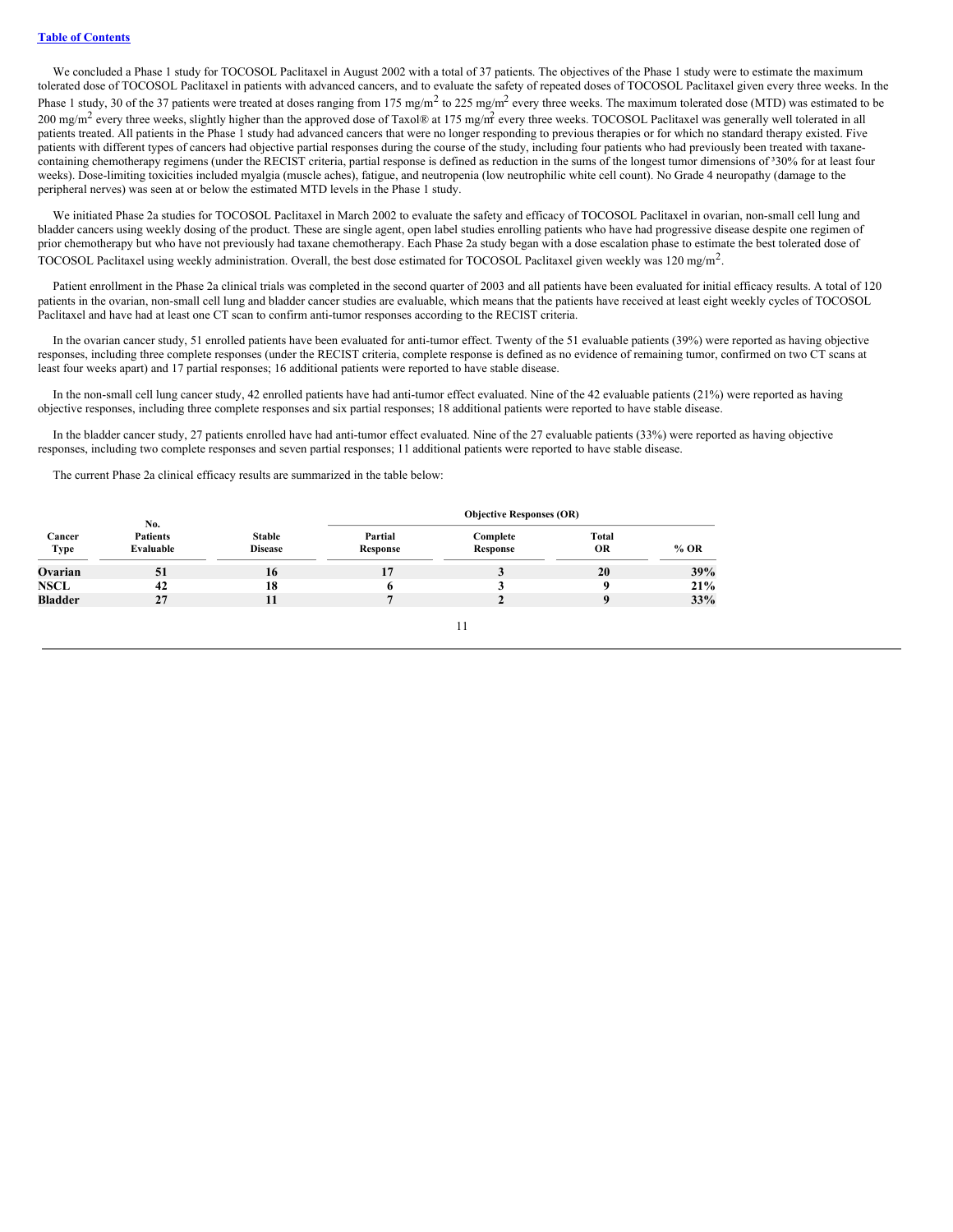In addition to efficacy results, we are also monitoring patients for adverse events in the Phase 2a studies. The most significant adverse events expected with taxanes are peripheral neuropathy and neutropenia. To date, the incidence of Grade 3 or Grade 4 neutropenia across all studies is 36%, which compares favorably to what has been seen following treatment with the marketed paclitaxel products in similar patient populations. The incidence of Grade 3 peripheral neuropathy is 10%, and no patients have experienced Grade 4 peripheral neuropathy. We believe these percentages compare favorably to the reported experience with Taxol® administered at the approved dose of  $175 \text{ mg/m}^2$  every three weeks. Dose reductions or treatment delays due to toxicity of any sort are uncommon with TOCOSOL Paclitaxel. At the highest dose tested, 120  $mg/m<sup>2</sup>$  weekly, approximately 75% of planned doses have been delivered on schedule at full dose. Paclitaxel-mediated infusion reactions, sometimes called "hypersensitivity" reactions" and involving pain, flushing, shortness of breath or chest tightness, were infrequently observed following nearly 2,000 administered doses. Fewer than 17% of doses led to a reaction of any severity, and less than 1% of doses led to reactions that were of Grade 3 or 4 severity. Again, these frequencies compare favorably with reported rates of infusion reactions upon administration of available paclitaxel products. Investigators have reported that infusion reactions with our product could be ameliorated by temporary (a few minutes) interruption of infusion, while corticosteroid premedications had no effect. Infusion reactions very rarely prevented delivery of intended doses. Overall, we are seeing excellent tolerability of TOCOSOL Paclitaxel over multiple treatment cycles, evidenced by the fact that patients typically do not need doses reduced or delayed.

The results of the Phase 2a clinical trials are preliminary at this time and may or may not be indicative of the final results upon completion of the studies.

Our near-term objective is to advance the final clinical development, gain marketing approval and then maximize the commercial opportunity of TOCOSOL Paclitaxel. Based on discussions with the U.S. Food and Drug Administration (FDA), we have outlined a regulatory strategy for TOCOSOL Paclitaxel that includes three development paths. Our goal with the regulatory strategy is to gain the fastest possible market entry with a competitive label while in parallel pursuing opportunities to expand the label indications to further differentiate the product. Our strategy for product approval includes parallel development under three separate paths explained below.

• *505(b)(2)*. We will seek initial approval of TOCOSOL Paclitaxel with a 505(b)(2) New Drug Application (NDA) submission, which relies on the FDA's previous findings of safety and effectiveness of an approved product (Taxol®), with additional data supporting any changes to the previously approved product (e.g., dosing regimen or formulation). The FDA's use of this approval mechanism is designed to encourage innovation without creating duplicate work, such as conducting studies to demonstrate what is already known about a drug. In the fourth quarter of 2003, we initiated a randomized crossover clinical pharmacology study to compare TOCOSOL Paclitaxel and Taxol, with both drugs given at 175 mg/m2 every three weeks (the approved dose of Taxol). In this trial, which is the first clinical step of our 505(b)(2) regulatory plan, each patient received a single dose of TOCOSOL Paclitaxel and a single dose of Taxol, with the doses given in random order at least three weeks apart. After each dose, multiple blood specimens were taken at specified times for five days to measure the amount of paclitaxel in circulation over time. We also looked at the effects of each drug on blood cell counts and other laboratory tests. We recently completed enrollment in this study with 31 evaluable patients, and based on our preliminary assessment of the data, we believe that TOCOSOL® Paclitaxel is delivering at least as much active drug as Taxol®. We are currently evaluating the data and preparing our proposal for Phase 3 clinical testing of TOCOSOL Paclitaxel. We expect to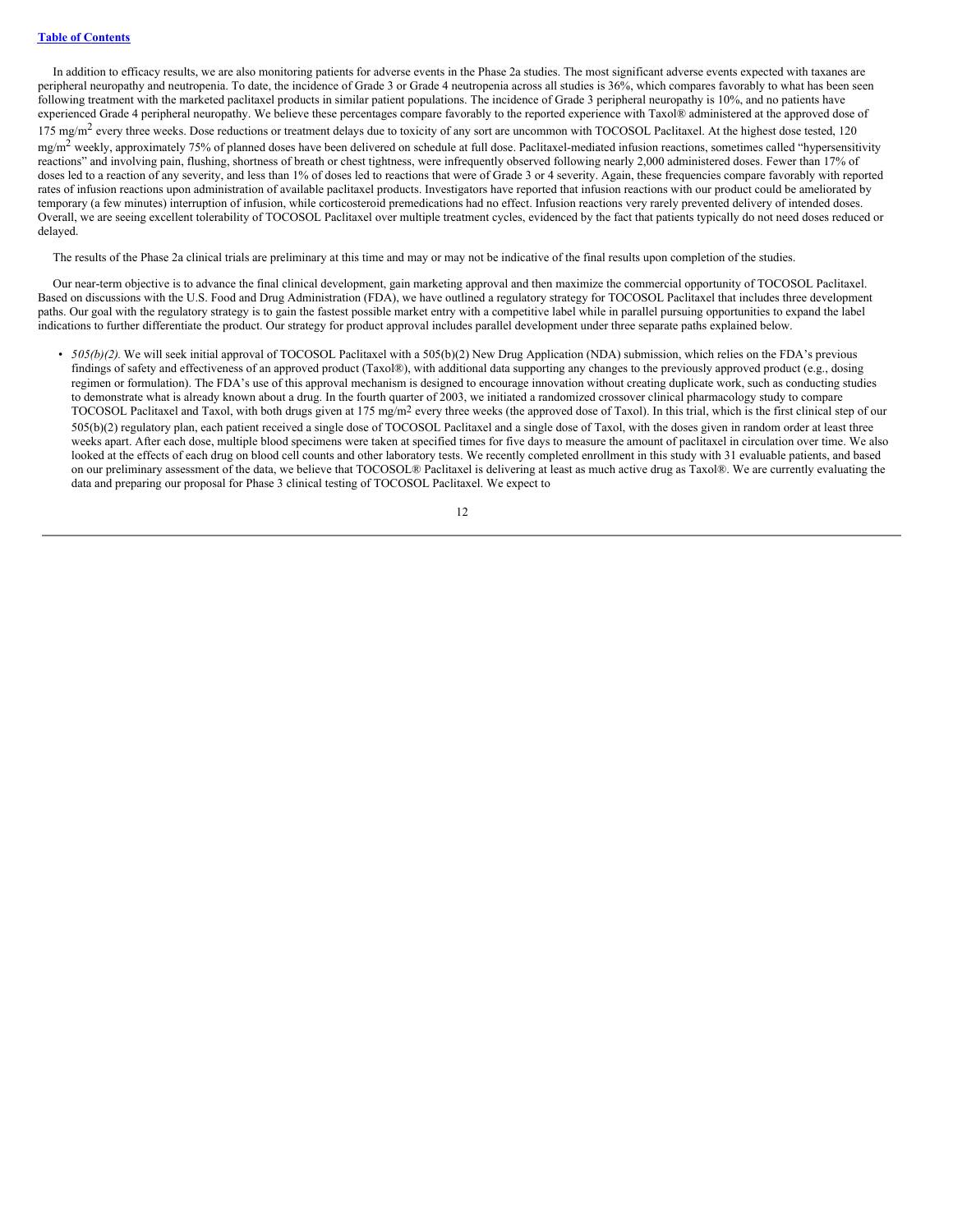submit the data and Phase 3 plans to the FDA before the end of the third quarter of 2004. When we initiated our 505(b)(2) strategy, our objective was to submit a NDA in late 2005 or early 2006 seeking approval of TOCOSOL Paclitaxel based on a single small confirmatory efficacy trial. We continue to believe that the clinical pharmacology data will support our 505(b)(2) strategy for approval; however, the actual design and timing of our Phase 3 program and resulting NDA submission will be determined through our discussions with the FDA after their review of the data from our clinical pharmacology study and proposed plans for Phase 3 testing.

- *New indication for taxanes.* Under this component of our strategy, we will pursue approval for the treatment of inoperable or metastatic urothelial transitional cell cancers (mostly urinary bladder cancers), an indication for which there is currently no FDA-approved therapy. In October 2003, we announced that we were granted Fast Track designation by the FDA for the development of TOCOSOL Paclitaxel for this indication. We initiated a Phase 2b study in bladder cancer using weekly dosing of TOCOSOL Paclitaxel in the fourth quarter of 2003.
- *Further differentiation*. We will conduct trials in other cancers, for which paclitaxel given once every three weeks is already approved, to support labeling of TOCOSOL Paclitaxel for weekly treatment of those diseases or to use higher doses of TOCOSOL Paclitaxel given every three weeks, potentially leading to greater anti-tumor efficacy. The data from these clinical trials would support Supplemental New Drug Applications (SNDA's) following a 505(b)(2) NDA, if successful, and provide supportive data for both a 505(b)(2) NDA or for a standard NDA submission in the event that the 505(b)(2) strategy is unsuccessful. We plan to initiate a Phase 2b study in breast cancer during 2004.

In addition to continuing the clinical development of the product, we are also seeking to secure one or more corporate partners for TOCOSOL Paclitaxel to provide additional funding towards the remaining clinical development costs and also to maximize the commercial success of the product subsequent to product approval.

#### Research Product Pipeline

We continue to invest in the research and development of new products, including those that could extend the application of our TOCOSOL drug delivery technology. We are currently evaluating a number of early stage therapeutic drug formulations utilizing the TOCOSOL technology, including potential product candidates based on the camptothecin molecule. The camptothecin molecule family is poorly soluble and difficult to formulate for administration to humans. There are currently two marketed hydrophilic (water-based) camptothecin analogs that are based on chemical modifications to the camptothecin molecule. Irinotecan, which is marketed under the name Camptosar®, is indicated for treatment of colorectal cancer; and topotecan, which is marketed under the name Hycamtin®, is indicated for treatment of ovarian and non-small cell lung cancers. Our research and development efforts on these product candidates are preliminary and we cannot give any assurance that any of these compounds will be successful or that they will progress to clinical trials. Advancing one or more of these potential products into human clinical trials is dependent on several factors including technological feasibility, commercial opportunity, and securing additional financial resources.

In addition to our internal research and development efforts, we may consider the acquisition of complementary products and technologies to expand our product pipeline.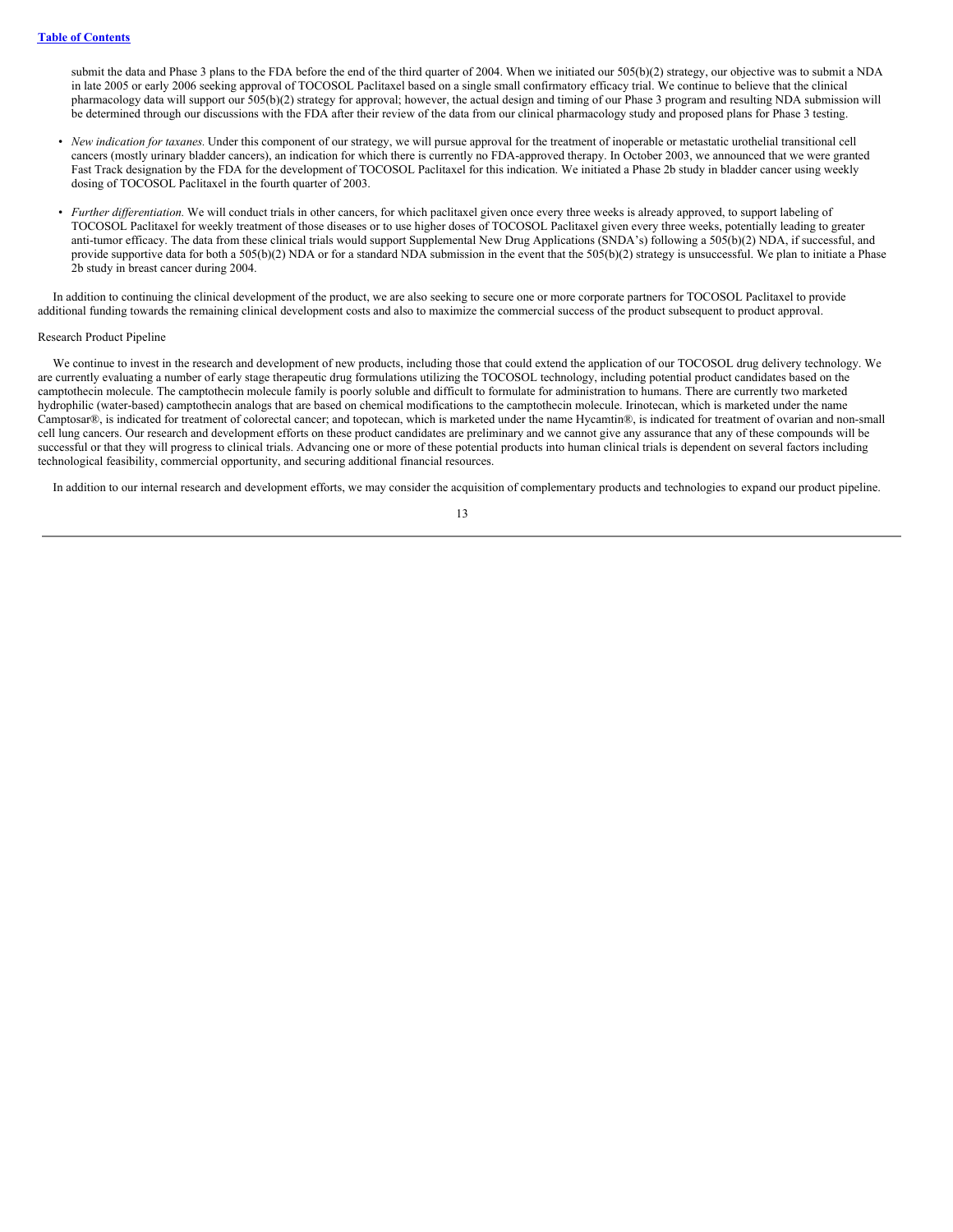#### Proprietary Technology

We consider the protection of our technology to be important to our business. In addition to seeking U.S. patent protection for our inventions, we are also seeking patent protection in other countries in order to broadly protect our proprietary rights. We also rely upon trade secrets, know-how, continuing technological innovations and licensing opportunities to develop and maintain our competitive position.

Our success will depend, in part, on our ability to obtain and defend patents and protect trade secrets. As of June 30, 2004, six United States patents have issued pertaining to our TOCOSOL® drug delivery platform and other technologies. Additional patent applications are pending in the United States and counterpart filings have been made in Europe, Canada and key countries in Asia and Latin America.

#### **Results of Operations**

As of June 30, 2004, our accumulated deficit was approximately \$58.1 million. We may incur substantial additional operating losses over the next several years. Such losses have been and may continue to be principally the result of various costs associated with our discovery, research and development programs and the purchase of technology. Substantially all of our working capital in recent years has resulted from equity financings. Historically, substantially all of our revenue has resulted from corporate partnerships and licensing arrangements, and interest income. Our ability to achieve a consistent, profitable level of operations depends in large part on entering into corporate partnerships for product discovery, research, development and commercialization, obtaining regulatory approvals for our products and successfully manufacturing and marketing our products once they are approved. Even if we are successful in the aforementioned activities our operations may not be profitable. In addition, payments under corporate partnerships and licensing arrangements are subject to significant fluctuations in both timing and amount. Therefore, our operating results for any period may fluctuate significantly and may not be comparable to the operating results for any other period.

For the three months ended June 30, 2004 and 2003, the Company reported no revenue. For the six months ended June 30, 2004 and 2003, the Company reported revenue of \$0 and \$25,000, respectively. Revenues for the remainder of 2004 will be dependent on our ability to enter into new collaborative agreements or licensing arrangements with third parties.

For the three months ended June 30, 2004, total operating expenses were \$3.8 million compared with \$3.1 million for the prior year period. The increase in operating expenses from the prior year was primarily due to higher research and development expenses (\$2.7 million for the three months ended June 30, 2004 compared to \$2.3 million for the prior year period) as well as higher general and administrative expenses (\$1.2 million for the three months ended June 30, 2004 compared to \$802,000 for the prior year period). For the first six months of 2004, total operating expenses were \$7.4 million compared to \$5.5 million for the prior year period. The increase in operating expenses over the prior year for the three and six month periods ended June 30, 2004 was primarily related to higher spending on the clinical trial programs related to our lead cancer product, TOCOSOL Paclitaxel, as it advances through development as well as increased personnel and business development costs.

Net interest income was \$55,000 and \$91,000 for the three and six months ended June 30, 2004 compared with \$30,000 and \$90,000 for the same periods in 2003. The increase in net interest income for the second quarter was primarily due to higher levels of invested cash, cash equivalents and marketable securities in the current year.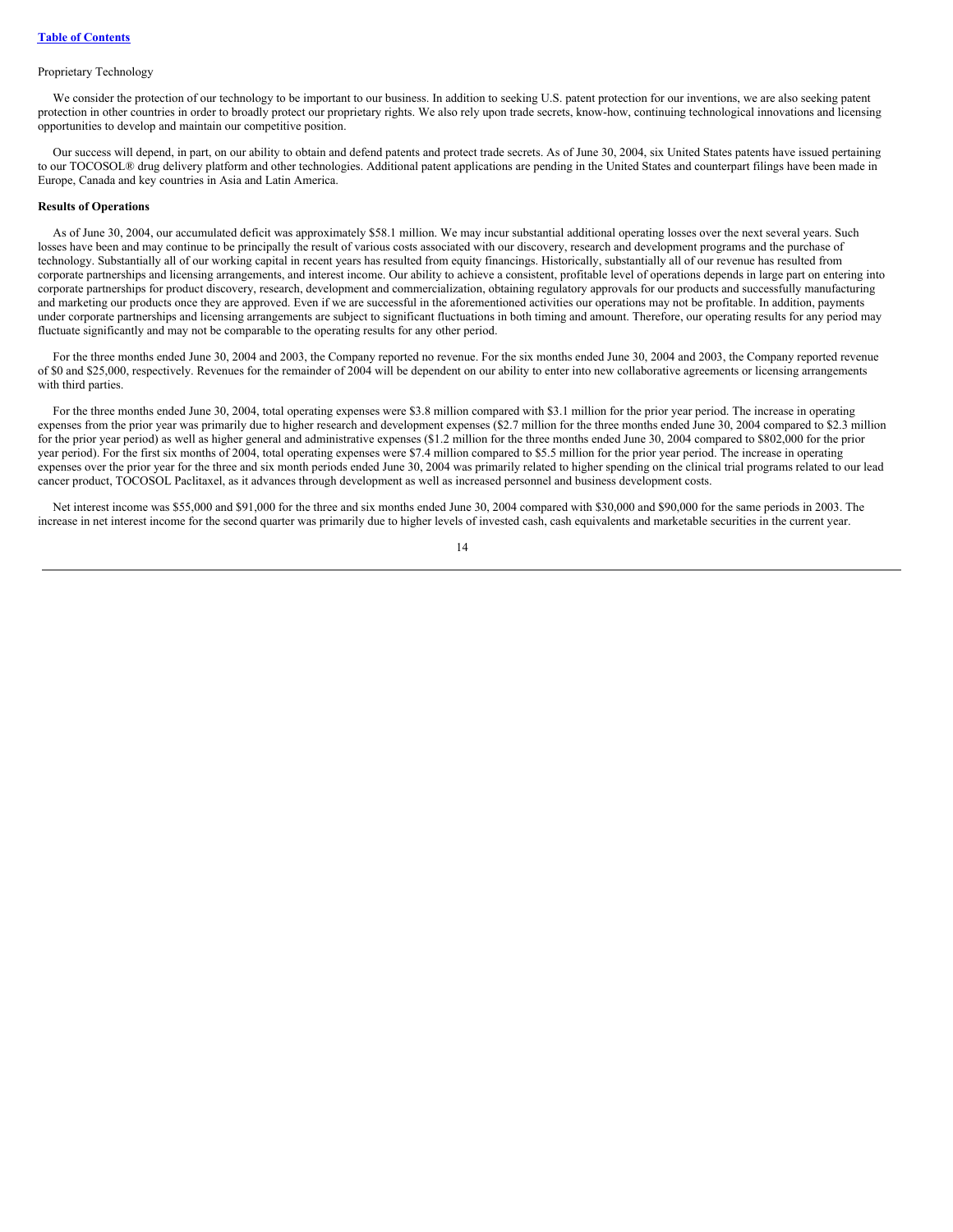#### **Liquidity and Capital Resources**

We have historically financed operations with proceeds from equity financings and payments under contractual agreements with third parties. At June 30, 2004, we had cash, cash equivalents and marketable securities of \$28.7 million compared to \$19.7 million at December 31, 2003. The increase was primarily due to the \$14.4 million in net proceeds from the private placement of 2.9 million shares of common stock in May 2004, \$1.4 million in proceeds from the issuance of 345,000 shares of common stock from the exercise of common stock warrants and \$152,000 in proceeds from the issuance of 92,000 shares of common stock under employee benefit programs. These increases were offset in part by the \$7.3 million net loss for the first six months of 2004.

We expect that our cash requirements will increase in future periods due to development costs associated with our TOCOSOL drug delivery products. Based on our current operating plan, including planned clinical trials and other product development costs, we estimate that existing cash and marketable securities will be sufficient to meet our cash requirements for at least the next 12 months. We will need additional capital to complete the development of TOCOSOL Paclitaxel and other product candidates. Our future capital requirements depend on many factors including:

- timing and costs of preclinical development, clinical trials and regulatory approvals;
- entering into new collaborative or product license agreements;
- timing and costs of technology transfer associated with manufacturing and supply agreements;
- our ability to obtain and timing of payments, if any, under collaborative partner agreements; and
- costs related to obtaining, defending and enforcing patents.

Any future equity financing, if available, may result in substantial dilution to existing stockholders, and debt financing, if available, may include restrictive covenants. If we are unable to raise additional financing, we will have to substantially reduce our expenditures, scale back the development of our products and new product research and development, or license to others products that we otherwise would seek to commercialize ourselves, which could seriously harm our business, and explore other strategic alternatives.

We have contractual obligations in the form of capital leases, operating leases and leasehold financing arrangements. We have remaining contractual obligations through 2007 under our operating leases of \$2.2 million and \$198,000 under our capital lease and leasehold financing agreements. The following table summarizes our contractual obligations as of June 30, 2004:

|                                           |             |                     | Obligations due by period |                          |                          |
|-------------------------------------------|-------------|---------------------|---------------------------|--------------------------|--------------------------|
| <b>Contractual Obligations</b>            | Total       | Less than<br>1 year | $1 - 3$<br>vears          | $3-5$<br>vears           | More than<br>5 years     |
| Capital lease/lease financing obligations | 198,106     | \$143,219           | 54,887<br>S               | $\overline{\phantom{a}}$ | $\overline{\phantom{a}}$ |
| Operating lease obligations               | 2,158,706   | 690,606             | 1,405,512                 | 62,588                   |                          |
| Total:                                    | \$2,356,812 | \$833,825           | \$1,460,399               | \$62,588                 |                          |

15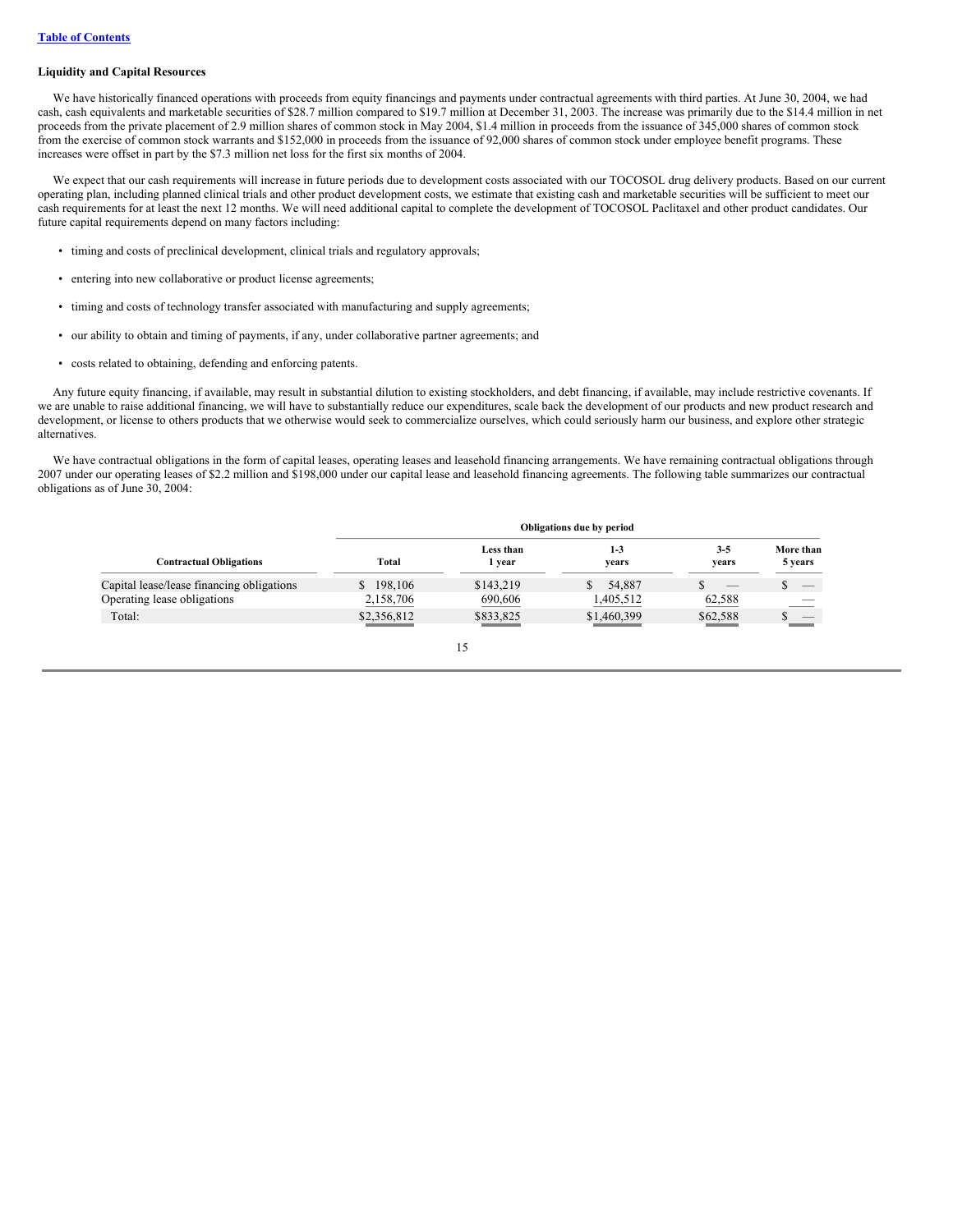#### **Critical Accounting Policies and Estimates**

The preparation of the financial statements requires management to make estimates and assumptions that affect the reported amounts of liabilities at the date of the financial statements and the reported amounts of revenue and expenses during the reporting period. On an on-going basis, management evaluates its estimates and judgements including those related to revenue recognition and research and development costs. Management bases its estimates and judgements on historical experience and on various other factors that are believed to be reasonable under the circumstances. Actual results may differ from these estimates under different assumptions or conditions.

- *Revenue Recognition*. Since inception, the Company has generated revenues from collaborative agreements, licensing fees and from the assignment of developed and patented technology. Revenue is recorded as earned based on the performance requirements of the contract, generally as the services are performed. The Company recognizes revenue from non-refundable, up front license fees and proceeds from the assignment of technology when delivery has occurred and no future obligations exist. Royalties from licensees are based on third-party sales and recorded as earned in accordance with contract terms, when third-party results are reliably measured and collection is reasonably assured. Payments received for which the earnings process is not complete are classified as deferred revenue.
- *Research and Development Costs*. These items including personnel costs, supplies, depreciation and other indirect research and development costs are expensed as incurred. In instances where the Company enters into agreements with third parties for research and/or clinical trial activities, costs are expensed the earlier of when amounts are due or when services are performed.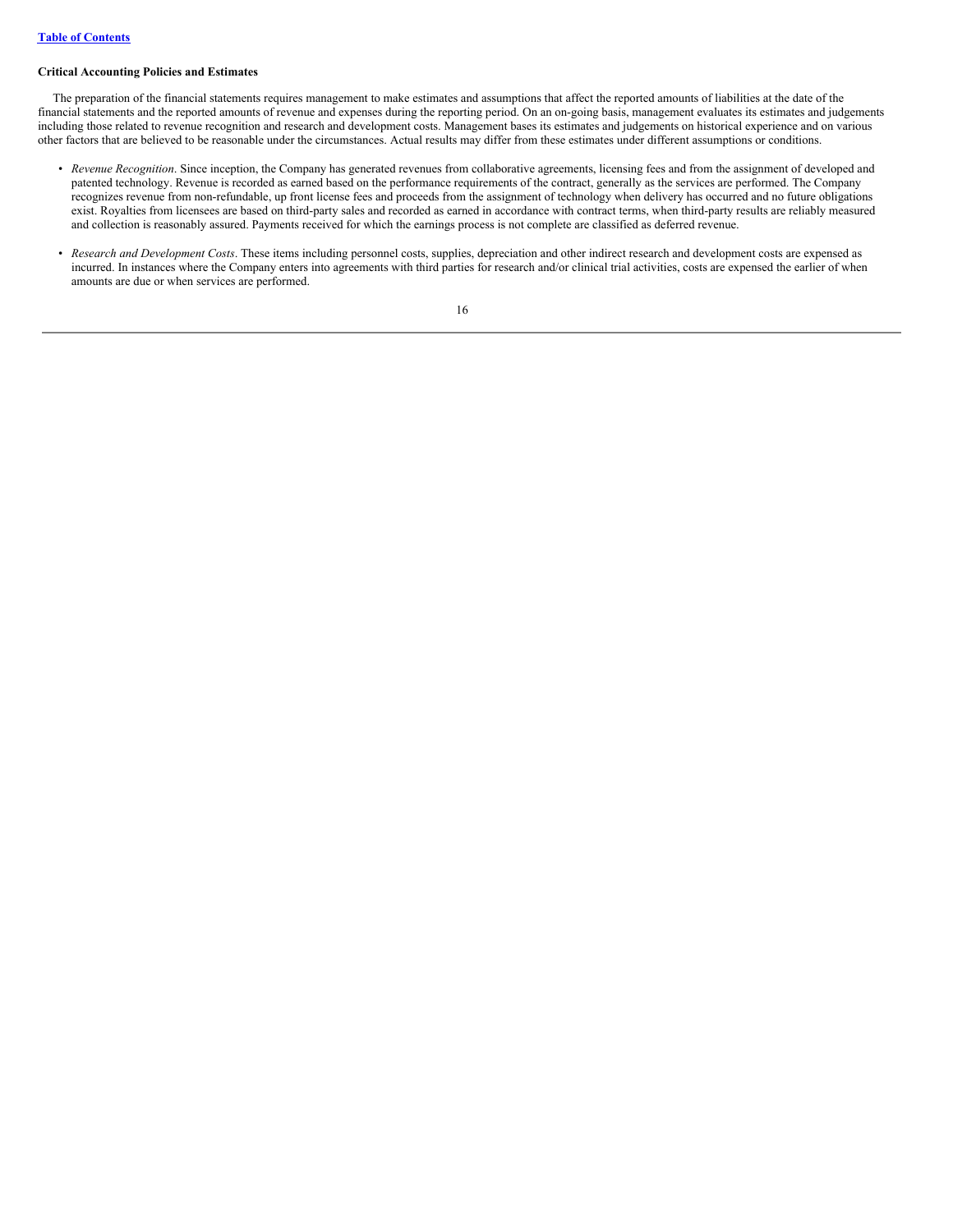## **Certain Factors That May Affect Our Business and Future Results**

#### *If we fail to develop products, then we may never realize revenue from product commercialization.*

A key element of our business strategy is to utilize our technologies for the development and commercialization of products that utilize our drug delivery technology. Most of our attention and resources are directed to the development of TOCOSOL, a drug delivery technology that provides a novel approach to the formulation of water insoluble compounds for therapeutic applications. Significant expenditures in additional research and development, clinical testing, regulatory, manufacturing, and sales and marketing activities will be necessary in order for us to demonstrate the efficacy of our products, or commercialize any products developed with our technology. There can be no assurance that TOCOSOL based products under development or any future products will be safe or efficacious. If the TOCOSOL based products under development are ultimately ineffective in treating cancer, do not receive the necessary regulatory approvals or do not obtain commercial acceptance, we will be materially adversely affected.

Even if we are successful in developing our products, there is no assurance that such products will receive regulatory approval or that a commercially viable market will develop. While it is our strategy to develop additional products under our drug delivery technology by entering into feasibility study agreements with companies who own active compounds, there can be no assurance that we will enter into any feasibility studies. Moreover, there can be no assurance that these feasibility studies will result in development or license agreements. Without feasibility studies or development or license agreements, we may need to scale back or terminate our efforts to develop other products using our drug delivery technology.

#### We have a history of operating losses which we expect will continue and we may never become profitable.

We have experienced significant accumulated losses since our inception, and are expected to incur net losses for the foreseeable future. These losses have resulted primarily from expenses associated with our research and development activities, including nonclinical and clinical trials, and general and administrative expenses. As of June 30, 2004, our accumulated deficit totaled \$58.1 million. We anticipate that our operating losses will continue as we further invest in research and development for our products. We will not generate any product revenues unless and until we receive regulatory approval, which is not likely to occur in the near future. Even if we generate significant product revenues, there can be no assurance that we will be able to achieve or sustain profitability. Our results of operations have varied and will continue to vary significantly and depend on, among other factors:

- timing and costs of preclinical development, clinical trials and regulatory approvals;
- entering into new collaborative or product license agreements;
- timing and costs of technology transfer associated with manufacturing and supply agreements;
- our ability to obtain and timing of payments, if any, under collaborative partner agreements; and
- costs related to obtaining, defending and enforcing patents.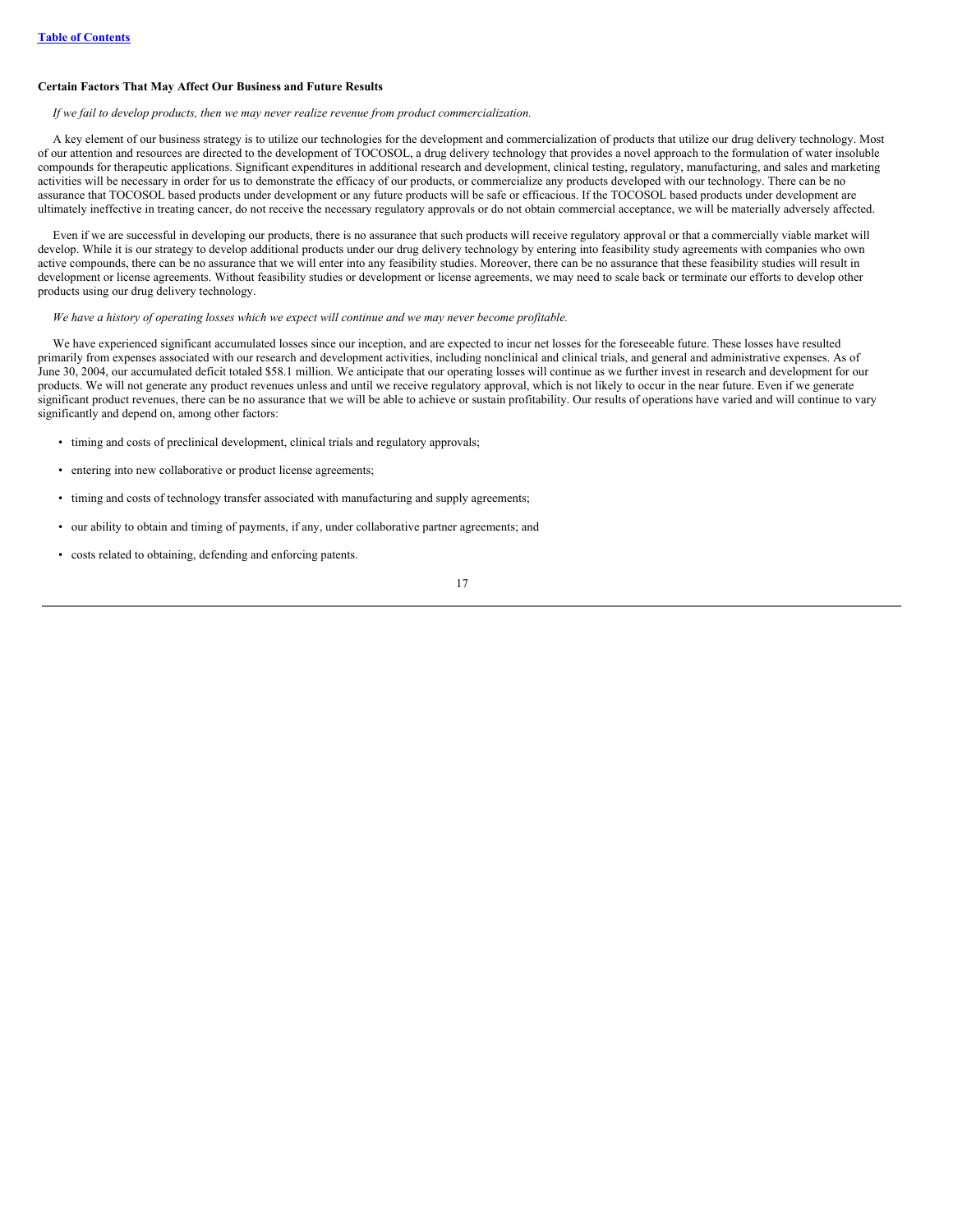Governmental regulatory requirements are lengthy and expensive and failure to obtain necessary approvals will prevent us or our partners from commercializing a *product.*

We are subject to uncertain governmental regulatory requirements and a lengthy approval process for our products prior to any commercial sales of our products. The development and commercial use of our products are regulated by the U.S. Food and Drug Administration, or FDA, the European Medicines Evaluation Agency, or EMEA, and comparable regulatory agencies in other countries. The regulatory approval process for new products is lengthy and expensive. Before we can submit an application to the FDA and comparable international agencies, the product candidate must undergo extensive testing, including animal studies and human clinical trials that can take many years and require substantial expenditures. Data obtained from such testing may be susceptible to varying interpretations, which could delay, limit or prevent regulatory approval. In addition, changes in regulatory policy for product approval may cause additional costs in our efforts to secure necessary approvals.

Our drug delivery products are subject to significant uncertainty because they are in the early to middle stages of development and are subject to regulatory approval. The results of preclinical and clinical testing of our products are uncertain and regulatory approval of our products may take longer or be more expensive than anticipated, which could have a material adverse affect on our business, financial condition and results of operations. We cannot predict if or when any of our products under development will be commercialized.

#### *We depend on third parties for funding, clinical development, manufacturing and distribution.*

We are dependent, and may in the future be dependent, on third parties for funding or performance of a variety of key activities including research, clinical development, manufacturing, marketing, sales and distribution of our products. Our current business strategy is to enter into agreements with third parties both to license rights to our potential products and to develop and commercialize new products. We currently do not have any arrangements with third parties in place, which will provide any funding to the Company. If we are unable to establish these arrangements with third parties, if they are terminated or the collaborations are not successful, we will be required to identify alternative partners to fund or perform research, clinical development, manufacturing, marketing, sales and/or distribution, which could have a material adverse effect on our business, financial condition and results of operations. Our success depends in part upon the performance by these collaborators of their responsibilities under these arrangements. We have no control over the resources that any potential partner may devote to the development and commercialization of products under these collaborations and our partners may fail to conduct their collaborative activities successfully or in a timely manner.

#### We will need additional capital in the future, and if it is not available on terms acceptable to us, or at all, we may need to scale back our development and *commercialization activities.*

Our development efforts to date have consumed and will continue to require substantial amounts of cash. Based on our current operating plan, including planned clinical trials and other product development costs, we estimate that existing cash and marketable securities will be sufficient to meet our cash requirements for at least the next 12 months. We will need additional capital to complete the development of TOCOSOL Paclitaxel and other product candidates. Our future capital requirements depend on many factors including:

- timing and costs of preclinical development, clinical trials and regulatory approvals;
- entering into new collaborative or product license agreements;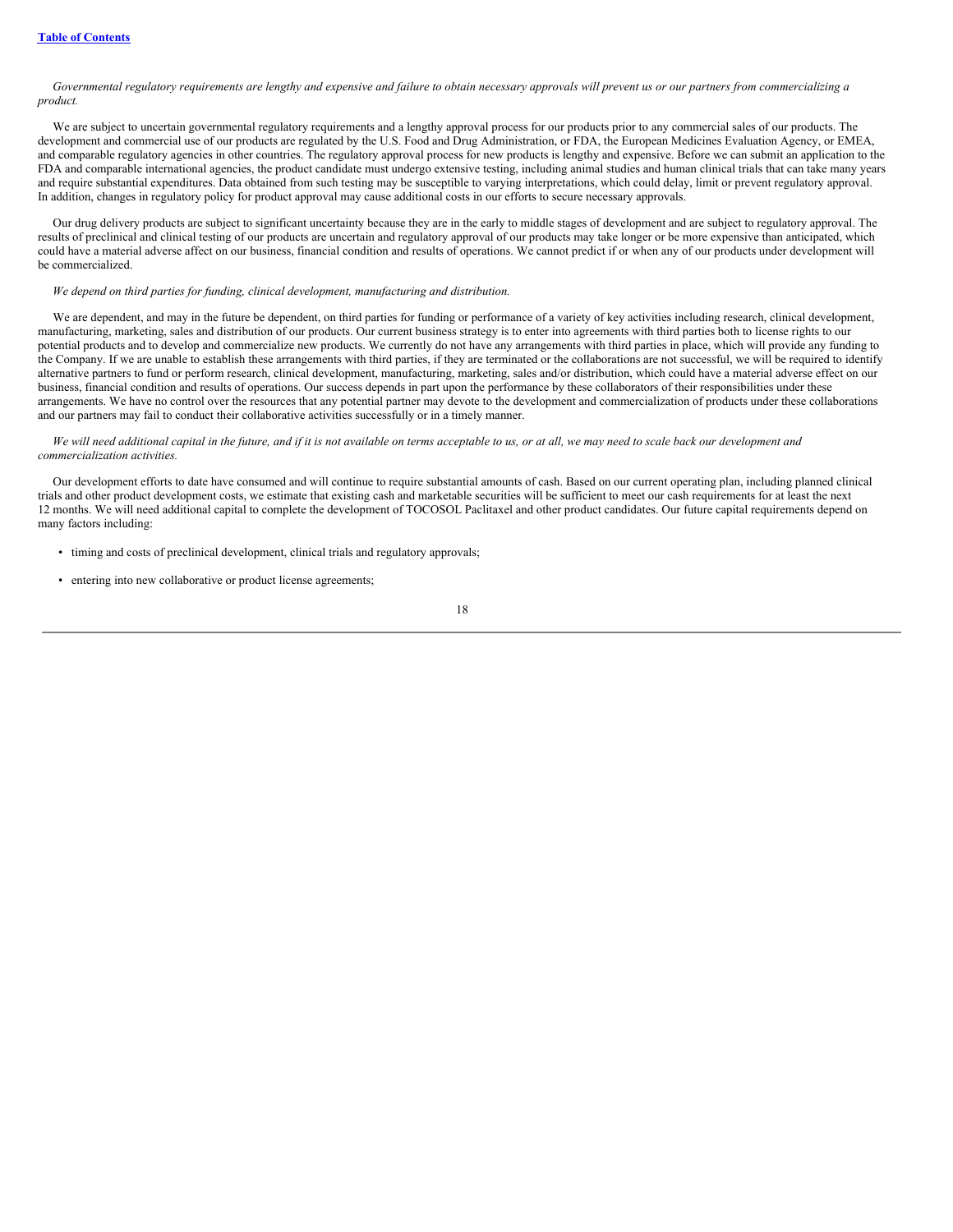- timing and costs of technology transfer associated with manufacturing and supply agreements;
- our ability to obtain and timing of payments, if any, under collaborative partner agreements; and
- costs related to obtaining, defending and enforcing patents.

Any future equity financing, if available, may result in substantial dilution to existing stockholders, and debt financing, if available, may include restrictive covenants. If we are unable to raise additional financing, we will have to substantially reduce our expenditures, scale back the development of our products and new product research and development, or license to others products that we otherwise would seek to commercialize ourselves, which could seriously harm our business, and explore other strategic alternatives.

#### Future U.S. or international legislative or administrative actions also could prevent or delay regulatory approval of our products.

Even if regulatory approvals are obtained, they may include significant limitations on the indicated uses for which a product may be marketed. A marketed product also is subject to continual FDA, EMEA and other regulatory agency review and regulation. Later discovery of previously unknown problems or failure to comply with the applicable regulatory requirements may result in restrictions on the marketing of a product or withdrawal of the product from the market, as well as possible civil or criminal sanctions. In addition, if marketing approval is obtained, the FDA, EMEA or other regulatory agency may require post-marketing testing and surveillance programs to monitor the product's efficacy and side effects. Results of these post-marketing programs may prevent or limit the further marketing of a product.

The development of pharmaceutical products in general and the development of paclitaxel reformulations in particular is extremely competitive, and if we fail to compete *ef ectively, it would negatively impact our business.*

Competition in the development of pharmaceutical products is intense and expected to increase. We also believe that other medical and pharmaceutical companies will compete with us in the areas of research and development, acquisition of products and technology licenses, and the manufacturing and marketing of our products. Success of products in these fields will be based primarily on:

- efficacy;
- safety;
- price;
- ease of administration;
- breadth of approved indications; and
- physician, healthcare payor and patient acceptance.

Several other companies are developing paclitaxel reformulations with a goal of delivering a more effective and tolerable therapy than the approved paclitaxel products. Some of these products are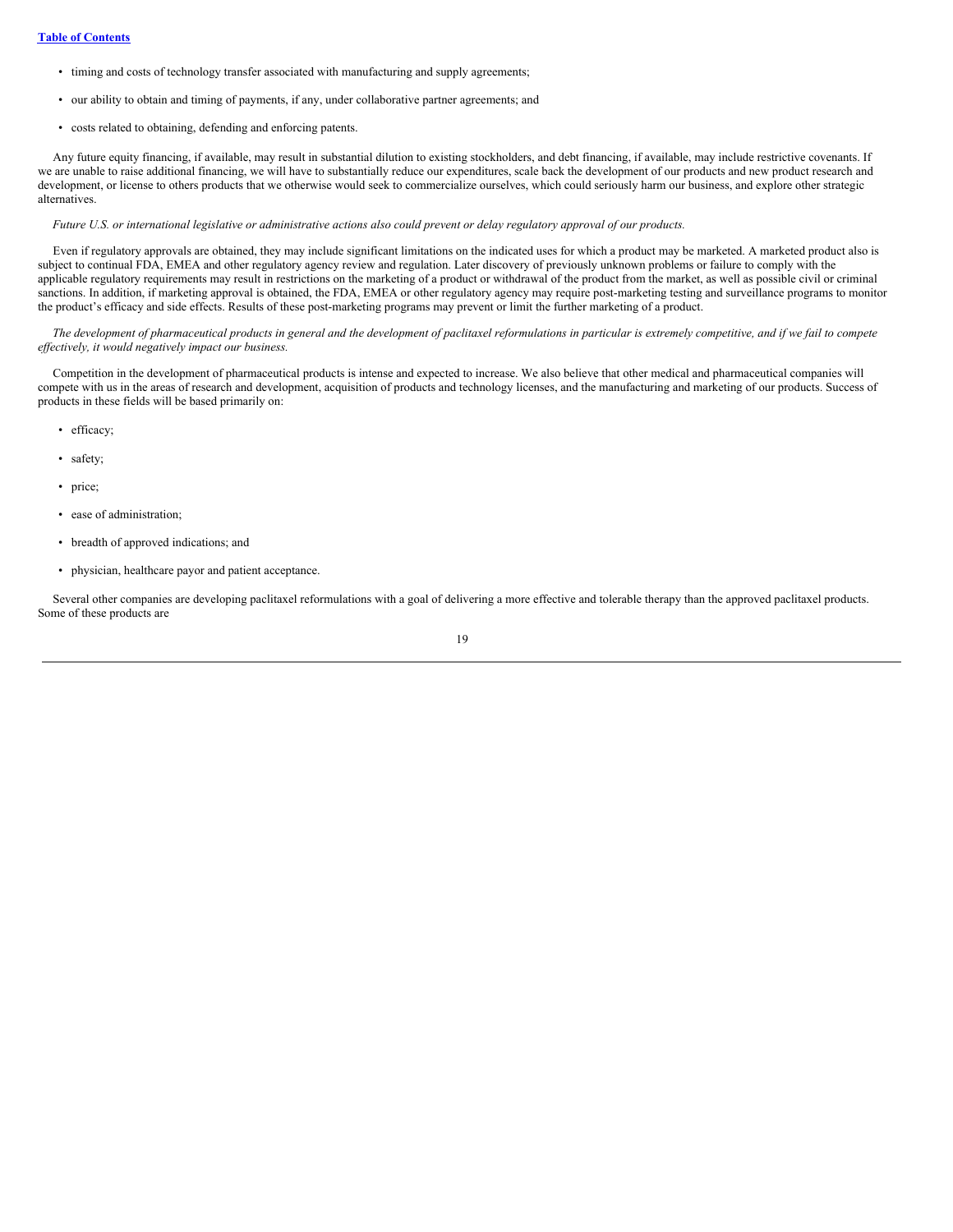further in development than TOCOSOL Paclitaxel and may achieve regulatory approval before our product. In addition, Aventis has a taxane product, Taxotere®, which is similar to paclitaxel and is marketed for the treatment of breast and non-small cell lung cancers. As a result of the increased competition, the price for paclitaxel products has been under pressure and may drop significantly before we achieve regulatory approval.

Many of our competitors and potential competitors, including large pharmaceutical, chemical and biotechnology concerns and universities and other research institutions, have substantially greater financial, technical and human resources than we do and have substantially greater experience in developing products, obtaining regulatory approvals and marketing and manufacturing medical products. Accordingly, these competitors may succeed in obtaining FDA approval for their products more rapidly than us. In addition, other technologies or products may be developed that have an entirely different approach that would render our technology and products noncompetitive or obsolete. If we fail to compete effectively, it would have a material adverse effect on our business, financial condition and results of operations.

#### We rely on third party suppliers and manufacturers to produce products that we develop and failure to retain such suppliers and manufacturers would adversely impact *our ability to commercialize our products.*

We currently rely on third parties to supply the chemical ingredients necessary for our drug delivery products. We have entered into supply agreements for the supply of GMP grade paclitaxel, which is the active pharmaceutical ingredient in TOCOSOL Paclitaxel. The chemical ingredients for our products are manufactured by a limited number of vendors. The inability of these vendors to supply medical-grade materials to us could delay the manufacturing of, or cause us to cease the manufacturing of our products. We also rely on third parties to manufacture our products for research and development and clinical trials. SICOR Pharmaceuticals, Inc. is our primary manufacturer of TOCOSOL Paclitaxel for clinical studies and has also agreed to manufacture TOCOSOL Paclitaxel for commercialization. We previously manufactured clinical supplies of TOCOSOL Paclitaxel at other GMP certified contract laboratories. Suppliers and manufacturers of our products must operate under GMP regulations, as required by the FDA, and there are a limited number of contract manufacturers that operate under GMP regulations. Our reliance on independent manufacturers involves a number of other risks, including the absence of adequate capacity, the unavailability of, or interruptions in, access to necessary manufacturing processes and reduced control over delivery schedules. If our manufacturers are unable or unwilling to continue manufacturing our products in required volumes or have problems with commercial scale-up, we will have to identify acceptable alternative manufacturers. The use of a new manufacturer may cause significant interruptions in supply if the new manufacturer has difficulty manufacturing products to our specifications. Further, the introduction of a new manufacturer may increase the variation in the quality of our products.

#### If we fail to secure adequate intellectual property protection or become involved in an intellectual property dispute, it could significantly harm our financial results and *ability to compete.*

Our success will depend, in part, on our ability to obtain and defend patents and protect trade secrets. As of June 30, 2004, six United States patents have issued pertaining to our TOCOSOL® drug delivery platform and other technologies. Additional patent applications are pending in the United States and counterpart filings have been made in Europe, Canada and key countries in Asia and Latin America. The patent position of medical and pharmaceutical companies is highly uncertain and involves complex legal and factual questions. There can be no assurance that any claims which are included in pending or future patent applications will be issued, that any issued patents will provide us with competitive advantages or will not be challenged by third parties, or that the existing or future patents of third parties will not have an adverse effect on our ability to commercialize our products.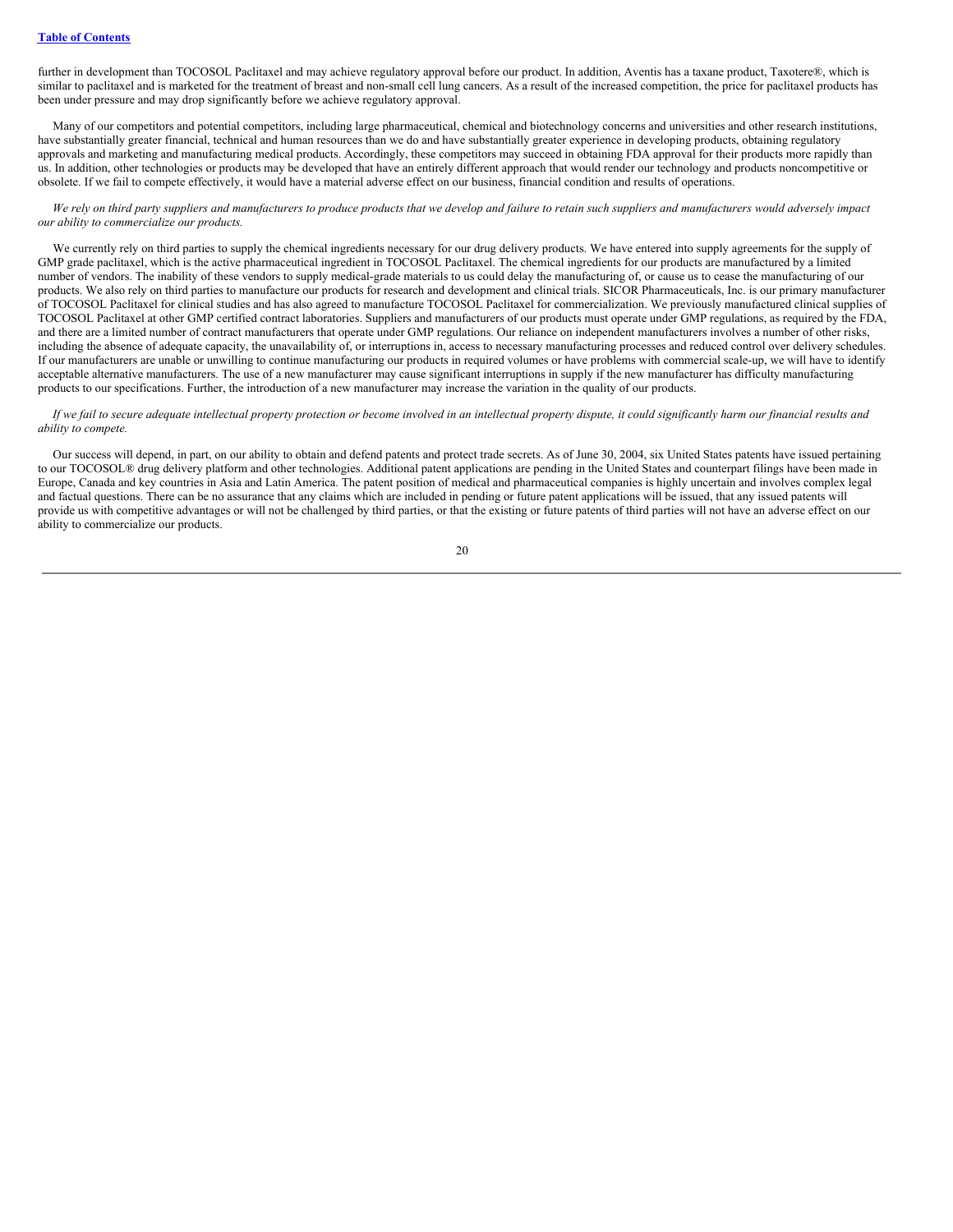Furthermore, there can be no assurance that other companies will not independently develop similar products, duplicate any of our products or design around patents that may be issued to us. Litigation may be necessary to enforce any patents issued to us or to determine the scope and validity of others' proprietary rights in court or administrative proceedings. Any litigation or administrative proceeding could result in substantial costs to us and distraction of our management. An adverse ruling in any litigation or administrative proceeding could have a material adverse effect on our business, financial condition and results of operations.

#### *Our commercial success will depend in part on not infringing patents issued to competitors.*

There can be no assurance that patents belonging to competitors will not require us to alter our products or processes, pay licensing fees or cease development of our current or future products. Any litigation regarding infringement could result in substantial costs to us and distraction of our management, and any adverse ruling in any litigation could have a material adverse effect on our business, financial condition and results of operations. Further, there can be no assurance that we will be able to license other technology that we may require at a reasonable cost or at all. Failure by us to obtain a license to any technology that we may require to commercialize our products would have a material adverse effect on our business, financial condition and results of operations. In addition, to determine the priority of inventions and the ultimate ownership of patents, we may participate in interference, reissue or re-examination proceedings conducted by the U.S. Patent and Trademark Office or in proceedings before international agencies with respect to any of our existing patents or patent applications or any future patents or applications, any of which could result in loss of ownership of existing, issued patents, substantial costs to us and distraction of our management.

#### Reimbursement procedures and future healthcare reform measures are uncertain and may adversely impact our ability to successfully sell pharmaceutical products.

Our ability to successfully sell any pharmaceutical products will depend in part on the extent to which government health administration authorities, private health insurers and other organizations will reimburse patients for the costs of future pharmaceutical products and related treatments. In the United States, government and other third-party payors have sought to contain healthcare costs by limiting both coverage and the level of reimbursement for new pharmaceutical products approved for marketing by the FDA. In some cases, these payors may refuse to provide any coverage for uses of approved products to treat medical conditions even though the FDA has granted marketing approval. Healthcare reform may increase these cost containment efforts. We believe that managed care organizations may seek to restrict the use of new products, delay authorization to use new products or limit coverage and the level of reimbursement for new products. Internationally, where national healthcare systems are prevalent, little if any funding may be available for new products, and cost containment and cost reduction efforts can be more pronounced than in the United States.

#### *If our products are not accepted by the medical community our business will suf er.*

Commercial sales of our proposed products will substantially depend upon the products' efficacy and on their acceptance by the medical community. Widespread acceptance of our products will require educating the medical community as to the benefits and reliability of the products. Our proposed products may not be accepted, and, even if accepted, we are unable to estimate the length of time it would take to gain such acceptance.

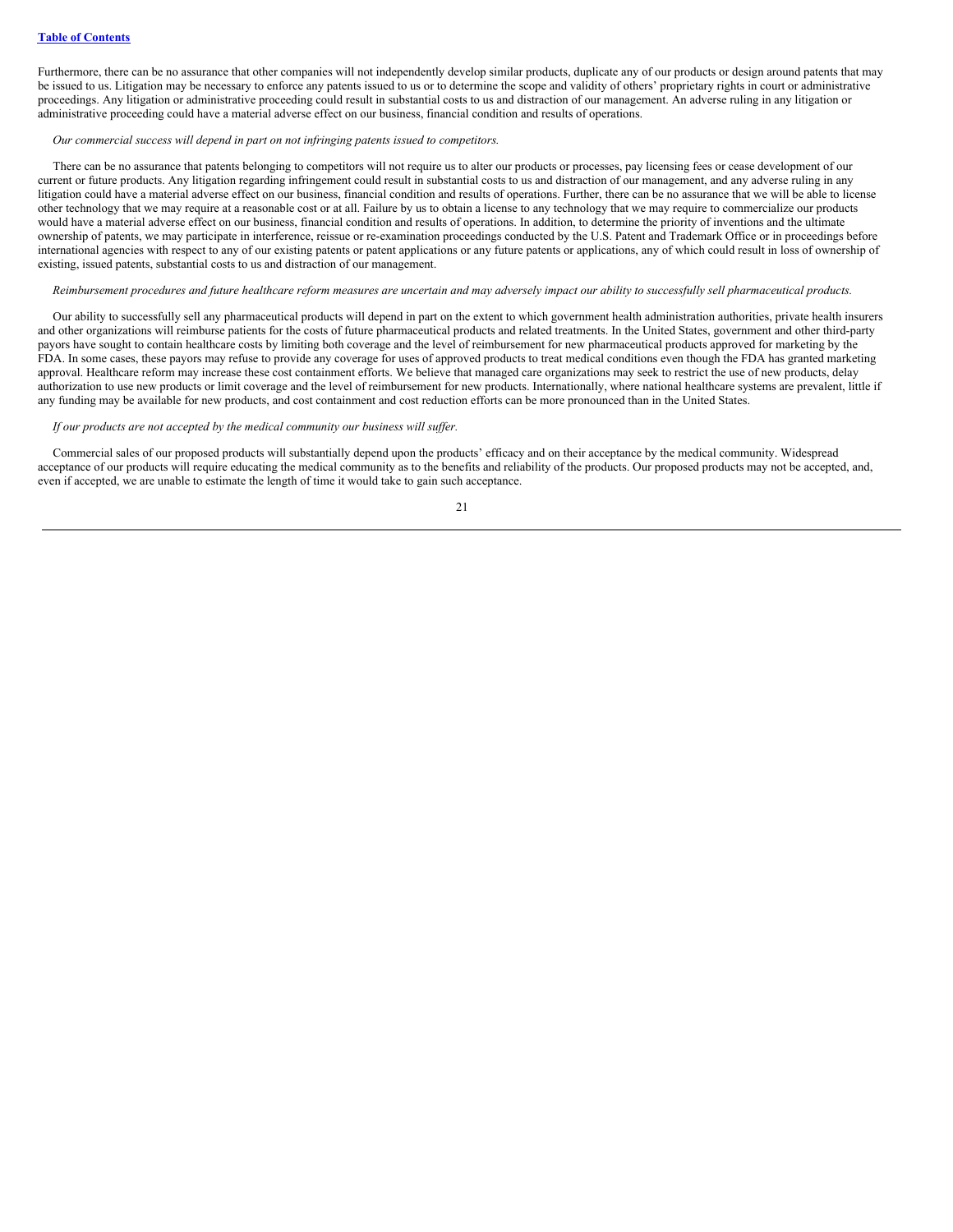If we lose our key personnel or are unable to attract and retain qualified scientific and management personnel, we may be unable to become profitable.

We are highly dependent on our key executives. The loss of any of these key executives or the inability to recruit and retain qualified scientific personnel to perform research and development and qualified management personnel could have a material adverse effect on our business, financial condition and results of operations. There can be no assurance that we will be able to attract and retain such personnel on acceptable terms, if at all, given the competition for experienced scientists and other personnel among numerous medical and pharmaceutical companies, universities and research institutions.

#### The businesses in which we engage have a risk of product liability, and in the event of a successful suit against us, our business could be severely harmed.

The testing, marketing and sale of pharmaceutical products entails a risk of product liability claims by consumers and others. While we currently maintain product liability insurance, which we believe to be adequate for current applications of our products, such insurance may not continue to be available at a reasonable cost or may not be sufficient to fully cover any potential claims. In the event of a successful suit against us, the lack or insufficiency of insurance coverage could have a material adverse effect on our business and financial condition.

#### Since we use hazardous materials in our business, we may be subject to claims relating to improper handling, storage or disposal of these materials.

Our research and development activities involve the controlled use of hazardous materials, chemicals and various radioactive compounds. We are subject to federal, state and local laws and regulations governing the use, manufacture, storage, handling and disposal of such materials and certain waste products. Although we believe that our safety procedures for handling and disposing of such materials comply with the standards prescribed by state and federal regulations, the risk of accidental contamination or injury from these materials cannot be eliminated completely. In the event of such an accident, we could be held liable for any damages that result and any such liability not covered by insurance could exceed our resources. Compliance with environmental laws and regulations may be expensive, and current or future environmental regulations may impair our research, development or production efforts.

## Failure to satisfy Nasdaq National Market Listing requirements may result in our common stock being delisted from The Nasdaq National Market.

Our common stock is currently listed on The Nasdaq National Market under the symbol "SNUS." For continued inclusion on The Nasdaq National Market, we must maintain among other requirements stockholders' equity of at least \$10.0 million, a minimum bid price of \$1.00 per share and a market value of our public float of at least \$5.0 million; or market capitalization of at least \$50 million, a minimum bid price of \$3.00 per share and a market value of our public float of at least \$15.0 million. As of June 30, 2004, we had stockholders' equity of approximately \$27.9 million. In the event that we fail to satisfy the listing standards on a continuous basis, our common stock may be removed from listing on The Nasdaq National Market. If our common stock were delisted from The Nasdaq National Market, our common stock may be transferred to the Nasdaq SmallCap Market if we satisfy the listing criteria for the Nasdaq SmallCap Market or trading of our common stock, if any, may be conducted in the over-thecounter market in the so-called "pink sheets" or, if available, the National Association of Securities Dealer's "Electronic Bulletin Board." In addition, delisting from Nasdaq may subject our common stock to so-called "penny stock" rules. These rules impose additional sales practice and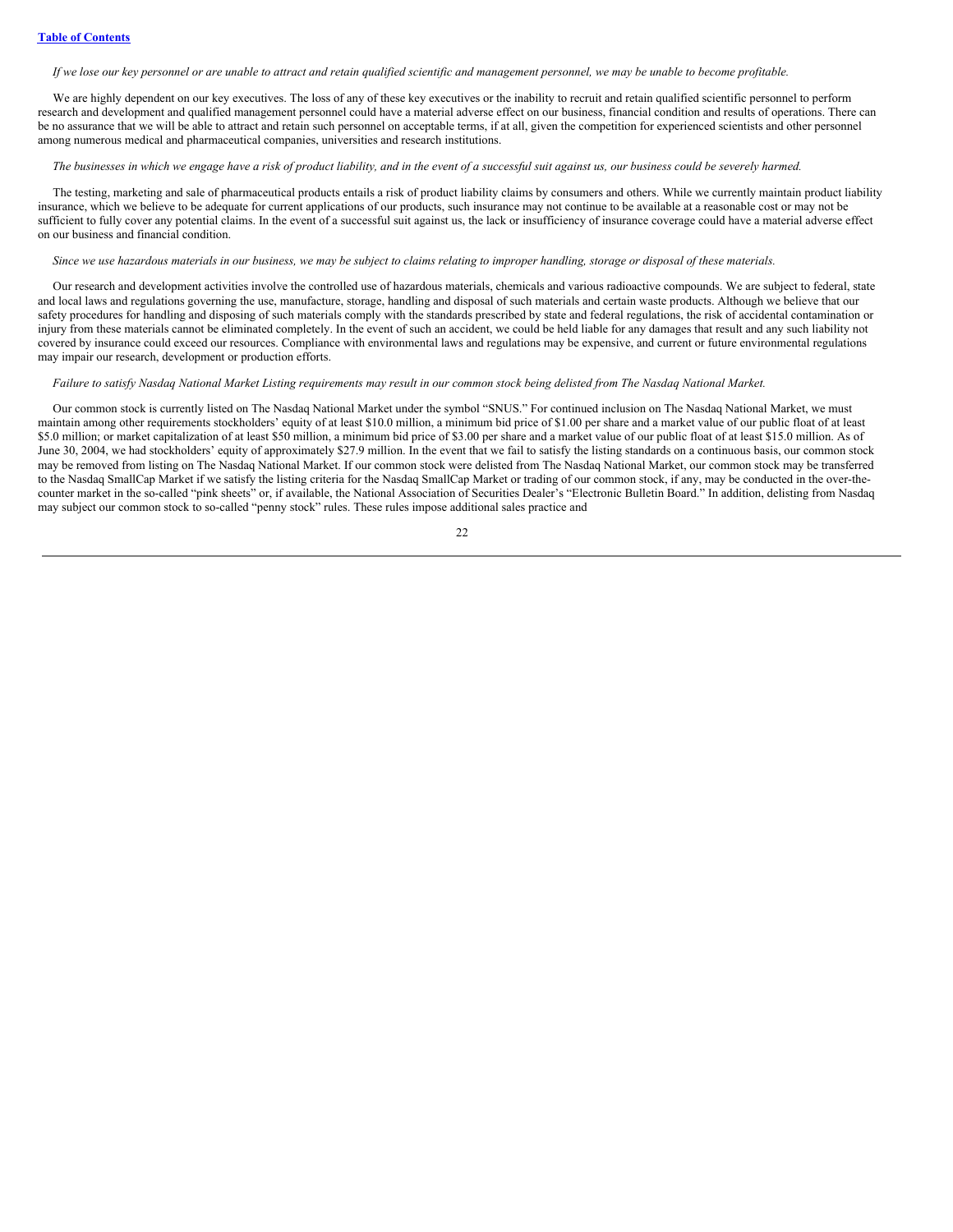market making requirements on broker-dealers who sell and/or make a market in such securities. Consequently, broker-dealers may be less willing or able to sell and/or make a market in our common stock. Additionally, an investor would find it more difficult to dispose of, or to obtain accurate quotations for the price of, our common stock. As a result of a delisting, it may become more difficult for us to raise funds through the sale of our securities.

Market volatility may affect our stock price and the value of an investment in our common stock may be subject to sudden decreases.

The trading price for our common stock has been, and we expect it to continue to be, volatile. The price at which our common stock trades depends upon a number of factors, including our historical and anticipated operating results, preclinical and clinical trial results, market perception of the prospects for biotechnology companies as an industry sector and general market and economic conditions, some of which are beyond our control. Factors such as fluctuations in our financial and operating results, changes in government regulations affecting product approvals, reimbursement or other aspects of our or our competitors' businesses, FDA review of our product development activities, the results of preclinical studies and clinical trials, announcements of technological innovations or new commercial products by us or our competitors, developments concerning key personnel and our intellectual property rights, significant collaborations or strategic alliances and publicity regarding actual or potential performance of products under development by us or our competitors could also cause the market price of our common stock to fluctuate substantially. In addition, the stock market has from time to time experienced extreme price and volume fluctuations. These broad market fluctuations may lower the market price of our common stock. Moreover, during periods of stock market price volatility, share prices of many biotechnology companies have often fluctuated in a manner not necessarily related to the companies' operating performance. Also, biotechnology or pharmaceutical stocks may be volatile even during periods of relative market stability. Accordingly, our common stock may be subject to greater price volatility than the stock market as a whole.

| ł |             |
|---|-------------|
|   | ı<br>ı<br>× |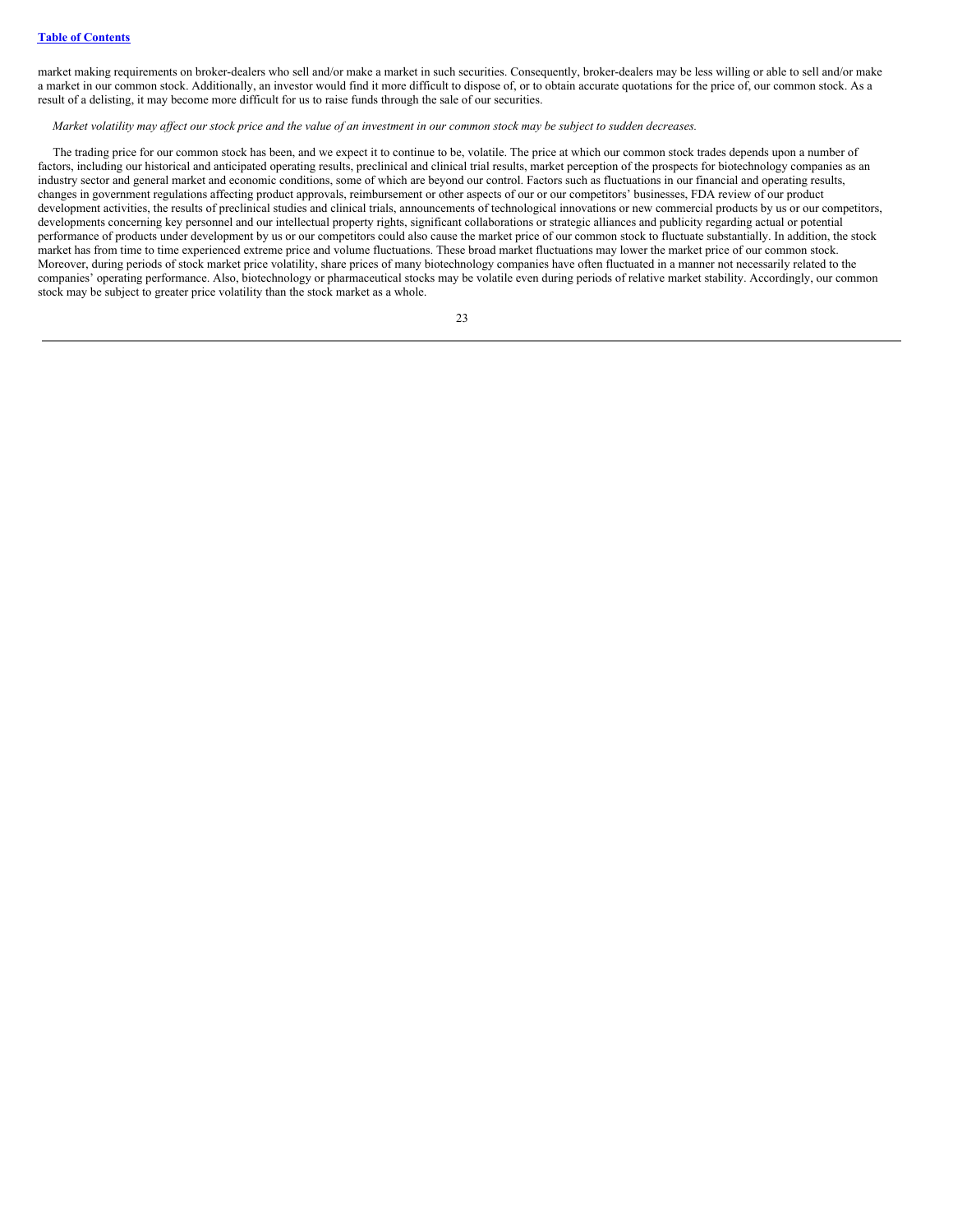#### <span id="page-23-0"></span>**Item 3. Quantitative and Qualitative Disclosures About Market Risk**

The market risk inherent in our marketable securities portfolio represents the potential loss that could arise from adverse changes in interest rates. If market rates hypothetically increase immediately and uniformly by 100 basis points from levels at June 30, 2004, the decline in the fair value of our investment portfolio would not be material. Because we have the ability to hold our fixed income investments until maturity, we do not expect our operating results or cash flows to be affected to any significant degree by a sudden change in market interest rates.

## <span id="page-23-1"></span>**Item 4. Controls and Procedures**

An evaluation as of the end of the period covered by this report was carried out under the supervision and participation of management, including our Chief Executive Officer, of the effectiveness of the design and operation of our disclosure controls and procedures. Based upon the evaluation, our Chief Executive Officer concluded that our disclosure controls and procedures are effective in timely alerting management to material information required to be included in our periodic SEC filings. Our Chief Financial Officer resigned in April 2004 and until we find a replacement, our Chief Executive Officer is performing the functions of our principle executive and principle financial officer.

#### <span id="page-23-3"></span><span id="page-23-2"></span>**Part II. Other Information**

#### **Item 2. Changes in Securities and Use of Proceeds**

In May 2004, Sonus sold 2,900,000 shares of its common stock for a purchase price of \$5.25 per share. The aggregate purchase price of the common stock was approximately \$15.2 million, resulting in net proceeds to Sonus of approximately \$14.4 million. Sonus and the investors concurrently entered into a Registration Rights Agreement under which Sonus filed a registration statement under the Securities Act of 1933, as amended, to register for resale all of the shares of common stock in the offering. The shares of common stock were sold to new institutional and accredited investors in conformity with rule 506 under Regulation D and under Section 4(2) of the Securities Act. Each of the investors represented such investor's intention to acquire the common stock for investment only and not with a view to or for sale in connection with any distribution thereof and appropriate legends were affixed to the common stock issued by Sonus. The offering was conducted without any general solicitation or advertising.

#### <span id="page-23-4"></span>**Item 4. Submission of Matters to a Vote of Security Holders**

Our Annual Meeting of Stockholders was held on May 5, 2004. At the Annual Meeting, there were three matters submitted to a vote of security holders. Proxies were solicited pursuant to Regulation 14A of the Securities Exchange Act of 1934. There was no solicitation in opposition to management's nominees as listed in the proxy statement.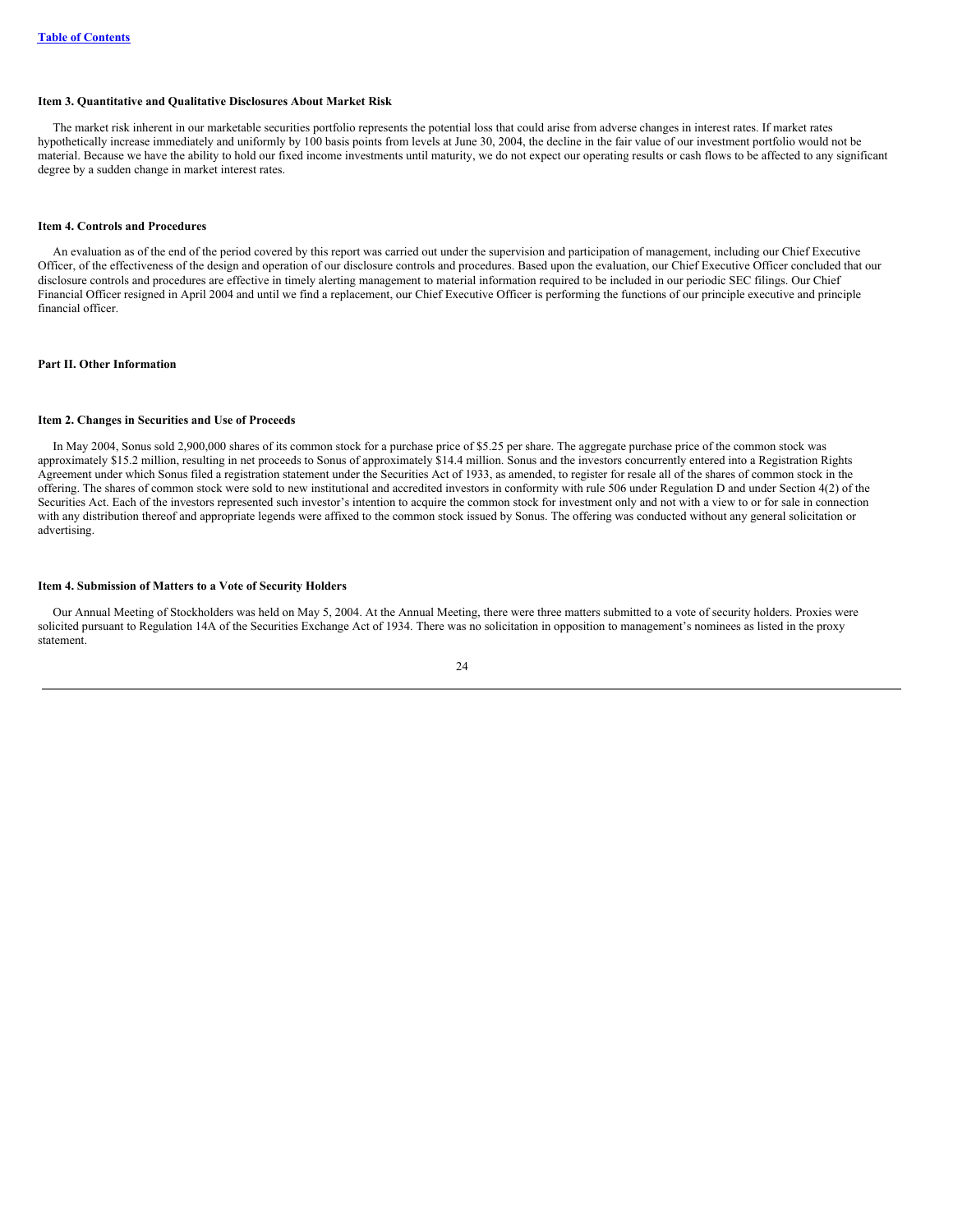#### **Table of [Contents](#page-0-0)**

Each director nominated and all other proposals submitted to a vote passed and the voting outcome of each proposal was as follows:

1. Election of the following four (4) directors to serve until the next annual meeting of stockholders or until their successors are elected and have qualified to serve as directors:

| Nominee               | For        | Abstain |
|-----------------------|------------|---------|
| Michael A. Martino    | 13.234.004 | 351,558 |
| George W. Dunbar, Jr. | 12.955.357 | 630.205 |
| Robert E. Ivy         | 13,235,104 | 350,458 |
| Dwight Winstead       | 12,952,357 | 633,205 |

2. Approve an amendment to the Company's Certificate of Incorporation to increase the number of authorized shares of Common Stock of the Company to 75,000,000 shares.

| For: | 12.486.707 | Against: | 1,063,089 | Abstain: | 35,766 |
|------|------------|----------|-----------|----------|--------|
|      |            |          |           |          |        |

3. Ratification of Ernst & Young LLP as independent auditors of the Company for the fiscal year ending December 31, 2004:

<span id="page-24-0"></span>

| For: | 13,501,448 | Against: | 51,748 | Abstain: | 32.366 |
|------|------------|----------|--------|----------|--------|
|      |            |          |        |          |        |

#### **Item 6. Exhibits and Reports on Form 8-K**

## **(a) Exhibits**

- 3.5 Amended and Restated Certificate of Incorporation of the Company.
- 31.1 Certification of President and Chief Executive Officer pursuant to Rule 13a-14(a) or 15d-14(a).
- 32.1 Certification of President and Chief Executive Officer pursuant to Rule 13a-14(b) or 15d-14(b).

#### **(b) Reports on Form 8-K**

The Company filed the following reports on Form 8-K during the quarter ended June 30, 2004:

- 1. The Registrant filed a report on Form 8-K on April 21, 2004 in connection with the release of the Company's first quarter financial results and associated quarterly conference call.
- 2. The Registrant filed a report on Form 8-K May 13, 2004 in connection with the Company's private placement financing in May 2004.

## <span id="page-24-1"></span>**Items 1, 3, and 5 are not applicable and have been omitted.**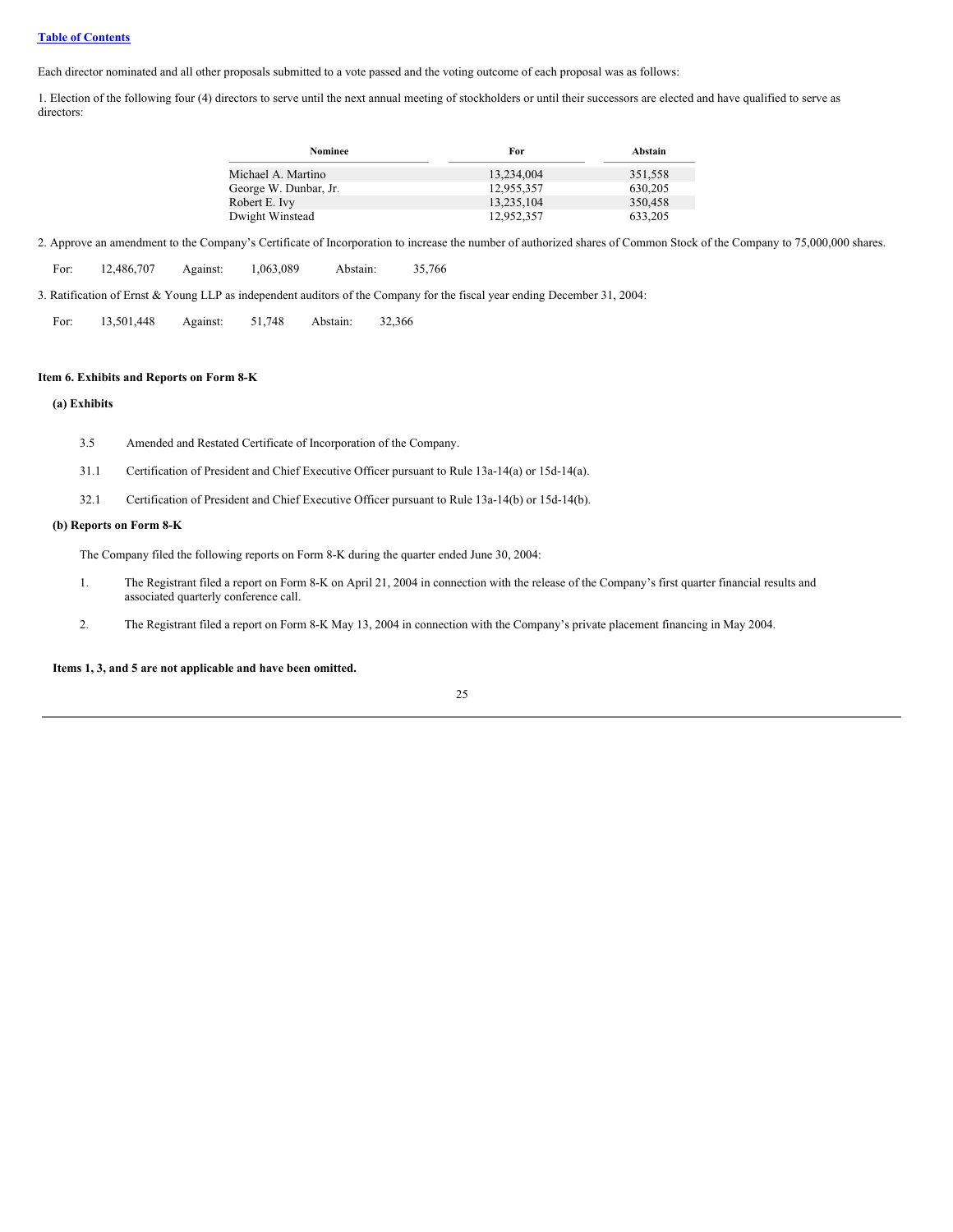## **SIGNATURES**

In accordance with the requirements of the Securities Exchange Act, the registrant caused this report to be signed on its behalf by the undersigned, thereunto duly authorized.

## **SONUS PHARMACEUTICALS, INC.**

Date: August 16, 2004 By: /s/ Michael A. Martino

Michael A. Martino President and Chief Executive Officer (Principal Executive and Principle Financial Officer)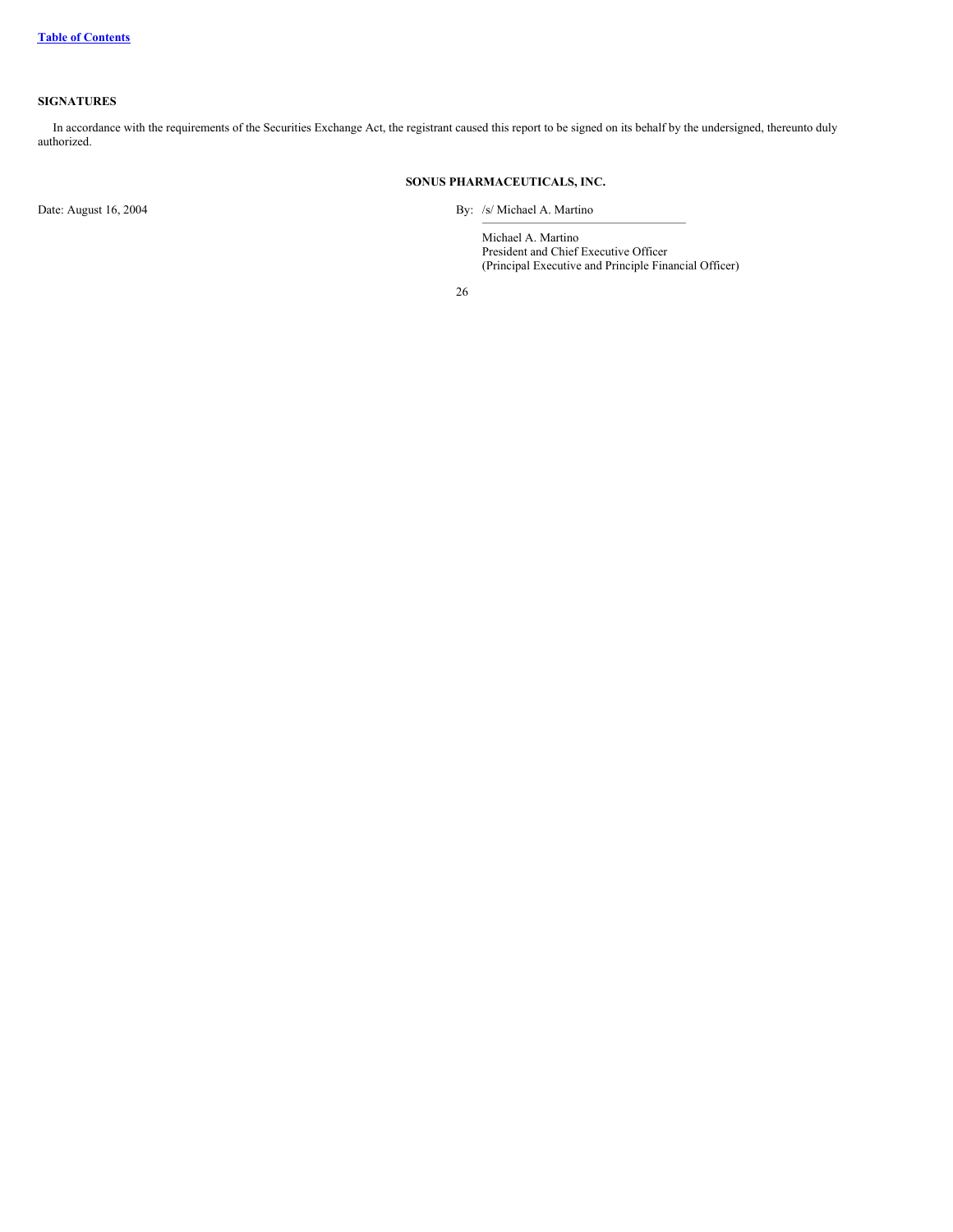#### AMENDED AND RESTATED CERTIFICATE OF INCORPORATION

OF

#### SONUS PHARMACEUTICALS, INC.

#### (AS AMENDED THROUGH MAY 5, 2004)

#### ARTICLE I - NAME

The name of this Corporation is SONUS Pharmaceuticals, Inc.

#### ARTICLE II -- REGISTERED OFFICE AND AGENT

The address of registered office of the Corporation in the State of Delaware is 32 Loockerman Square, Suite L-100, Dover, County of Kent, Delaware 19901. The name of its registered agent at such address is The Prentice-Hall Corporation System, Inc., County of Kent.

#### ARTICLE III -- PURPOSE

The purpose of the Corporation is to engage in any lawful act or activity for which corporations may be organized under the General Corporation Law of the State of Delaware, as amended from time to time.

#### ARTICLE IV -- AUTHORIZED CAPITAL

This Corporation is authorized to issue two classes of stock to be designated respectively, "Common Stock" and "Preferred Stock." The total number of shares of all classes of stock which the Corporation shall have authority to issue is 80,000,000, of which (i) 75,000,000 shares shall be designated Common Stock and shall have a par value of \$.001 per share; and (ii) 5,000,000 shares shall be designated Preferred Stock and shall have a par value of \$.001 per share. The Board of Directors is authorized, subject to limitations prescribed by law, to provide for the issuance of the shares of Preferred Stock in one or more series, and by filing a certificate pursuant to the applicable law of the State of Delaware, to establish from time to time the number of shares to be included in each such series, and to fix the designation, powers, preferences and rights of the shares of each such series and the qualifications, limitations or restrictions thereof. The authority of the Board with respect to each series shall include, but not be limited to, determination of the following:

(a) The number of shares constituting that series and the distinctive designation of that series;

(b) The dividend rate on the shares of that series, whether dividends shall be cumulative and, if so, from which date or dates, and the relative rights of priority, if any, of payment of dividends on shares of that series;

(c) Whether that series shall have voting rights, in addition to the voting rights provided by law and, if so, the terms of such voting rights;

(d) Whether that series shall have conversion privileges and, if so, the terms and conditions of such conversion, including provision for adjustment of the conversion rate in such events as the Board of Directors shall determine;

(e) Whether or not the shares of that series shall be redeemable and, if so, the terms and conditions of such redemption, including the date or dates upon or after which they shall be redeemable and the amount per share payable in case of redemption, which amount may vary under different conditions and at different redemption dates;

(f) Whether that series shall have a sinking fund for the redemption or purchase of shares of that series and, if so, the terms and amount of such sinking fund; and

(g) The rights of the shares of that series in the event of voluntary or involuntary liquidation, dissolution or winding up of the Corporation, and the relative rights of priority, if any, of payment of shares of that series.

#### ARTICLE V -- BOARD OF DIRECTORS AND MEETINGS OF STOCKHOLDERS

Section 1. The business and affairs of the Corporation shall be managed by or under the direction of the Board of Directors and elections of directors need not be by written ballot unless otherwise provided in the Bylaws. The number of directors of the Corporation shall be fixed from time to time by the Board of Directors either by a resolution or Bylaw adopted by the affirmative vote of a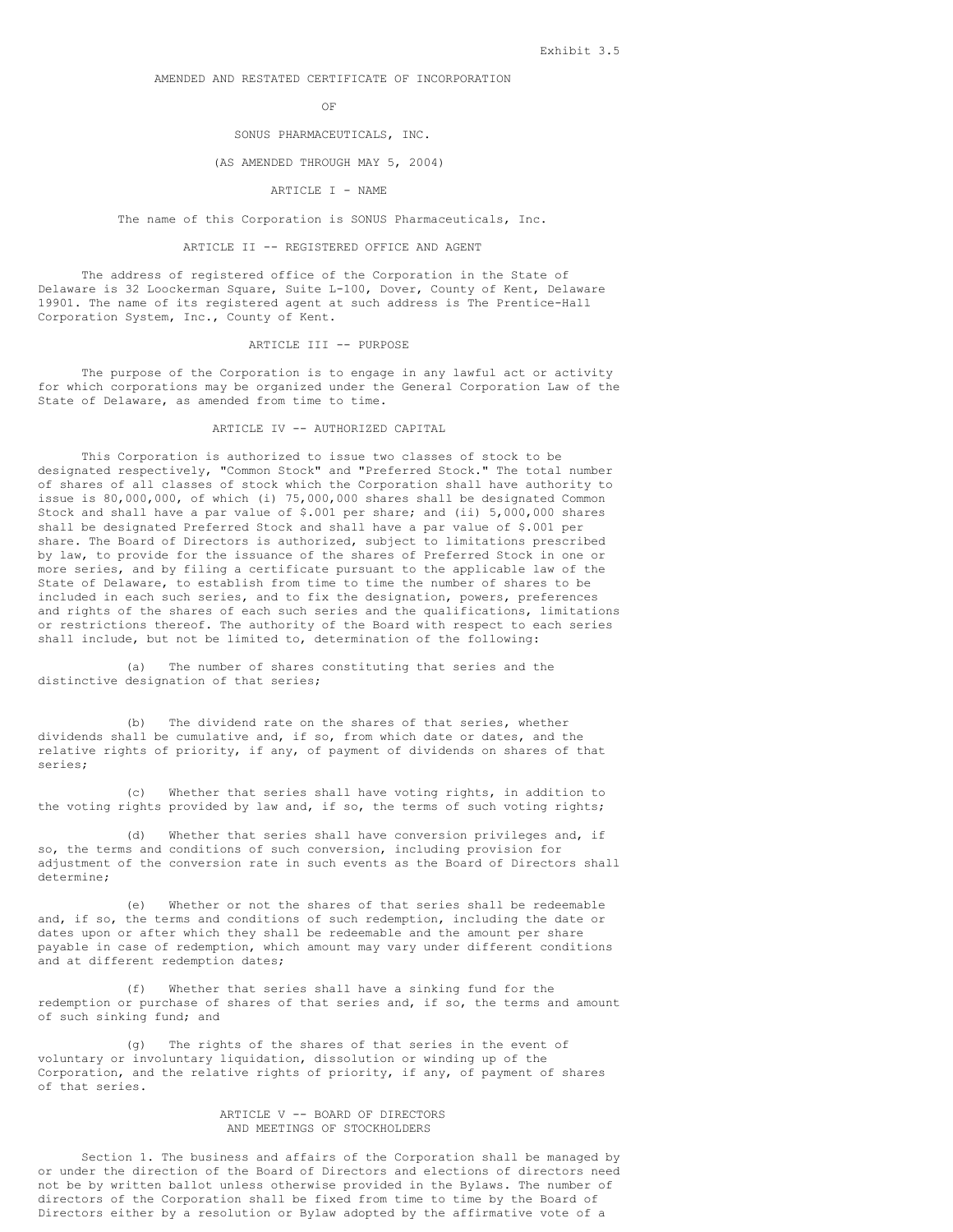<span id="page-27-0"></span>majority of the entire Board of Directors.

Section 2. Meetings of the stockholders may be held within or without the State of Delaware, as the Bylaws may provide. The books of the Corporation may be kept (subject to any provision contained in the Delaware Statutes) outside the State of Delaware at such place or places as may be designated from time to time by the Board of Directors or by the Bylaws of the Corporation.

#### ARTICLE VI -- LIMITATION OF DIRECTORS' LIABILITY

A director of this Corporation shall not be liable to the Corporation or its stockholders for monetary damages for breach of fiduciary duty as a director, except to the extent that exculpation from liability is not permitted under the General Corporation Law of the State of Delaware as in effect at the time such liability is determined. No amendment or repeal of this Article VI shall apply to or have any effect on the liability or alleged liability of any director of the Corporation for or with respect to any acts or omissions of such director occurring prior to such amendment or repeal.

 $\mathfrak{D}$ 

#### ARTICLE VII -- INDEMNIFICATION OF OFFICERS AND DIRECTORS

This Corporation shall, to the maximum extent permitted from time to time under the law of the State of Delaware, indemnify and upon request shall advance expenses to any person who is or was a party or is threatened to be made a party to any threatened, pending or completed action, suit, proceeding or claim, whether civil, criminal, administrative or investigative, by reason of the fact that such person is or was or has agreed to be a director or officer of this Corporation or while a director or officer is or was serving at the request of this Corporation as a director, officer, partner, trustee, employee or agent of any corporation, partnership, joint venture, trust or other enterprise, including service with respect to employee benefit plans, against expenses (including attorney's fees and expenses), judgments, fines, penalties and amounts paid in settlement incurred in connection with the investigation, preparation to defend or defense of such action, suit, proceeding or claim; provided; however, that the foregoing shall not require this Corporation to indemnify or advance expenses to any person in connection with any action, suit, proceeding, claim or counterclaim initiated by or on behalf of such person. Such indemnification shall not be exclusive of other indemnification rights arising under any by-law, agreement, vote of directors or stockholders or otherwise and shall inure to the benefit of the heirs and legal representatives of such person. Any person seeking indemnification under this Article VII shall be deemed to have met the standard of conduct required for such indemnification unless the contrary shall be established. Any repeal or modification of the foregoing provisions of this Article VII shall not adversely affect any right or protection of a director or officer of this corporation with respect to any acts or omissions of such director or officer occurring prior to such repeal or modification.

#### ARTICLE VIII -- AMENDMENT OF BYLAWS

In furtherance and not in limitation of the power conferred upon the Board of Directors by law, the Board of Directors shall have the power to make, adopt, alter, amend and repeal from time to time Bylaws of this corporation, subject to the right of the stockholders entitled to vote with respect thereto to alter and repeal Bylaws made by the Board of Directors.

#### ARTICLE IX -- ACTION BY MEETINGS

Stockholders of the Corporation may not take action by written consent in lieu of a meeting. Any action contemplated by the stockholders must be taken at a duly called annual or special meeting.

#### ARTICLE X -- CUMULATIVE VOTING

At all elections of directors of the Corporation, each stockholder of the Corporation shall be entitled to as many votes as shall equal the number of votes which the stockholder would be entitled to cast for the election of directors with respect to the stockholder's shares of stock multiplied by the number of directors to be elected by the stockholders, and each stockholder may cast all of such votes for a single director or may distribute them among the number to be voted for, or for any two or more of them as the stockholder may see fit.

#### 3

#### ARTICLE XI -- AMENDMENT OF CERTIFICATE OF INCORPORATION

The Corporation reserves the right to amend, alter, change or repeal any provision contained in this Amended and Restated Certificate of Incorporation, in the manner now or hereafter prescribed by statute, and all rights conferred upon stockholders herein are granted subject to this reservation.

## ARTICLE XIII -- PERPETUAL EXISTENCE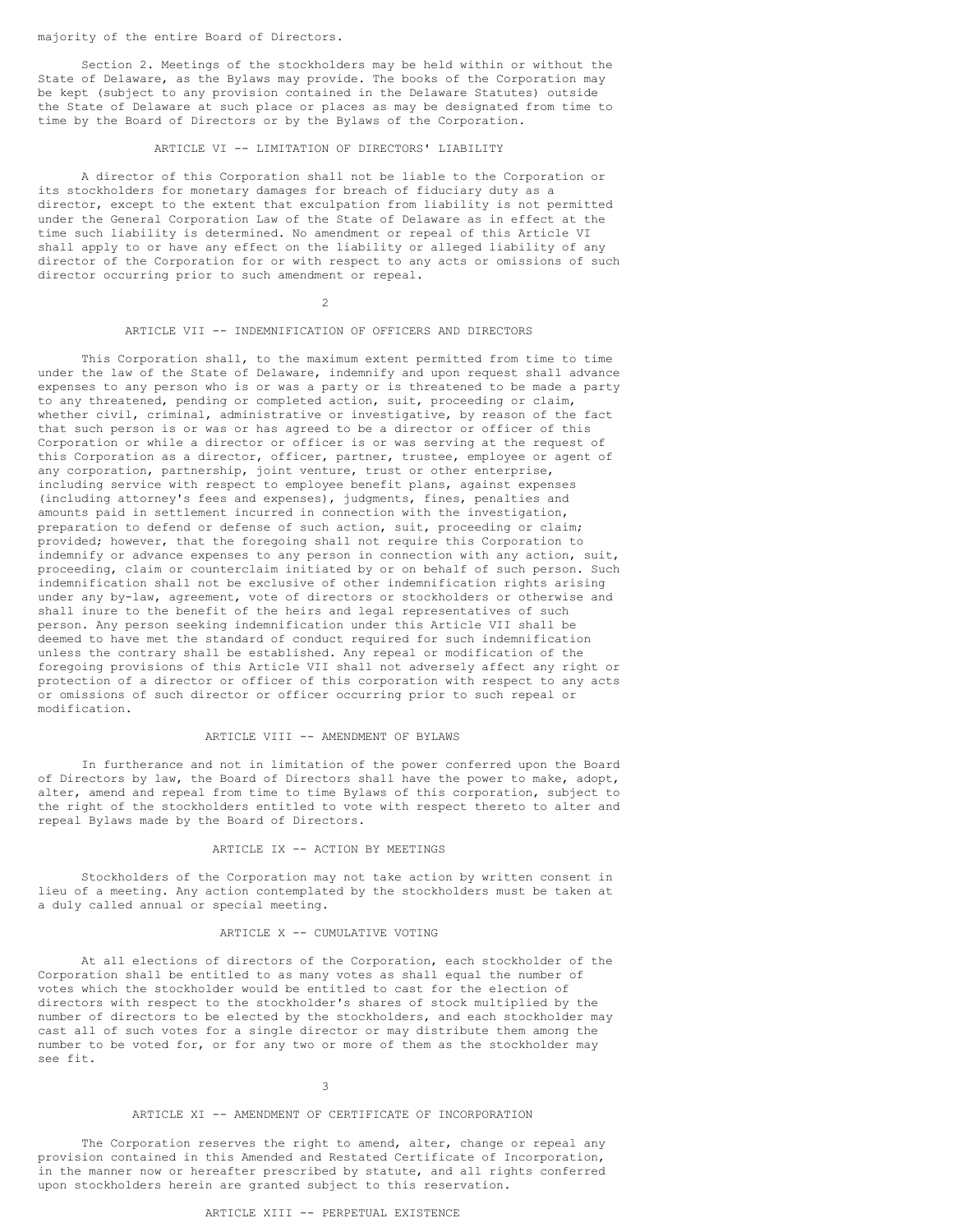The Corporation is to have perpetual existence.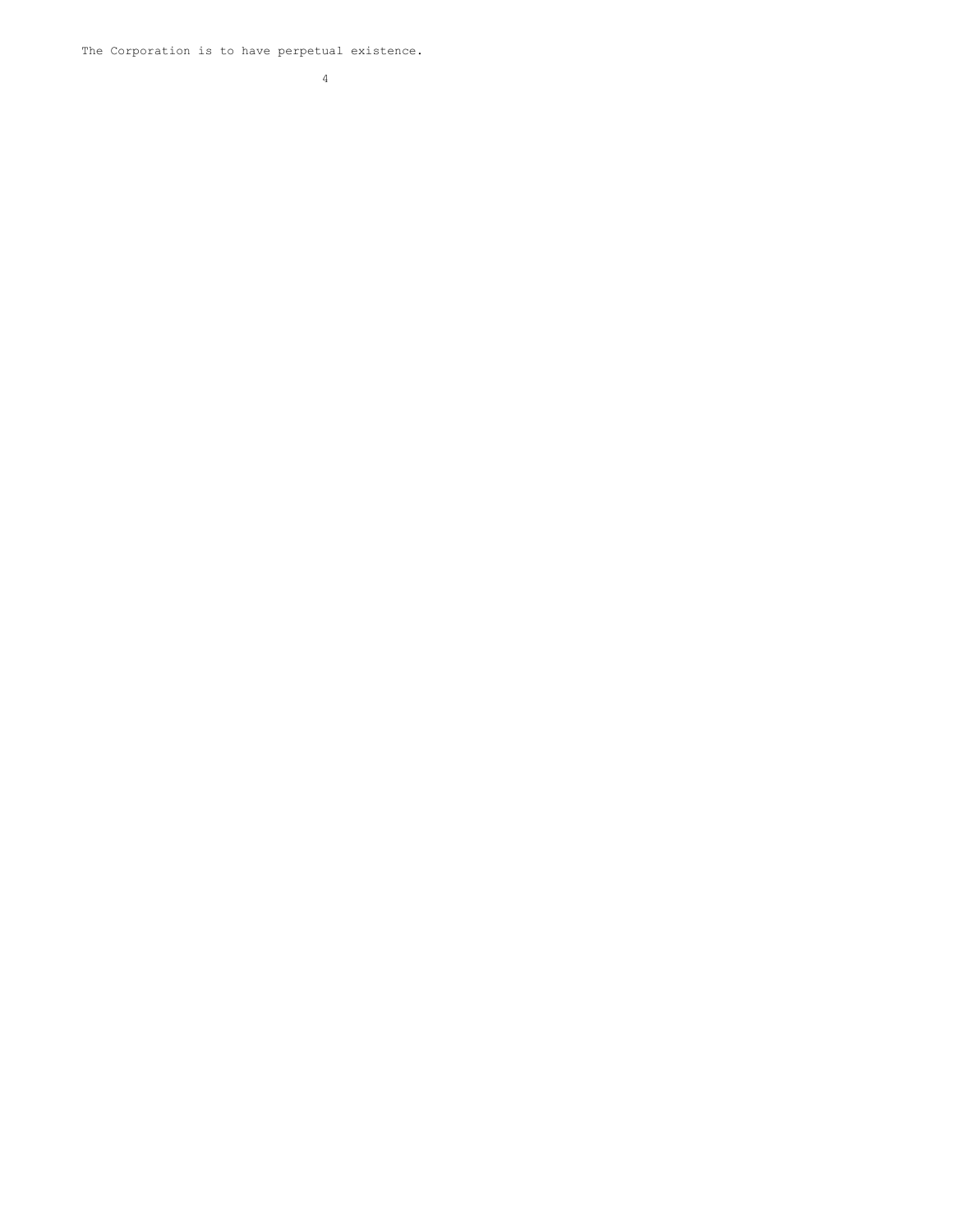<span id="page-29-0"></span>CERTIFICATION PURSUANT TO RULE 13A-14(a) OR RULE 15D-14(a) OF THE SECURITIES EXCHANGE ACT OF 1934

I, Michael A. Martino, certify that:

- 1. I have reviewed this quarterly report on Form 10-Q of Sonus Pharmaceuticals, Inc.;
- 2. Based on my knowledge, this quarterly report does not contain any untrue statement of a material fact or omit to state a material fact necessary to make the statements made, in light of the circumstances under which such statements were made, not misleading with respect to the period covered by this quarterly report;
- 3. Based on my knowledge, the financial statements, and other financial information included in this quarterly report, fairly present in all material respects the financial condition, results of operations and cash flows of the registrant as of, and for, the periods presented in this quarterly report;
- 4. The registrant's other certifying officer and I are responsible for establishing and maintaining disclosure controls and procedures (as defined in Exchange Act Rules 13a-15(e) and 15d-15(e)) for the registrant and we have:
	- (a) Designed such disclosure controls and procedures, or caused such disclosure controls and procedures to be designed under our supervision, to ensure that material information relating to the registrant, including its consolidated subsidiaries, is made known to us by others within those entities, particularly during the period in which this report is being prepared;
	- (b) Evaluated the effectiveness of the registrant's disclosure controls and procedures and presented in this report our conclusions about the effectiveness of the disclosure controls and procedures, as of the end of the period covered by this report based on such evaluation; and
	- (c) Disclosed in this report any change in the registrant's internal control over financial reporting that occurred during the registrant's most recent fiscal quarter that has materially affected, or is reasonably likely to materially affect, the registrant's internal control over financial reporting; and
- 5. The registrant's other certifying officer and I have disclosed, based on our most recent evaluation of internal control over financial reporting, to the registrant's auditors and the audit committee of the registrant's board of directors (or persons performing the equivalent functions):
	- (a) all significant deficiencies and material weaknesses in the design or operation of internal control over financial reporting which are reasonably likely to adversely affect the registrant's ability to record, process, summarize and report financial information; and
	- (b) any fraud, whether or not material, that involves management or other employees who have a significant role in the registrant's internal control over financial reporting.

Date: August 16, 2004

/s/ Michael A. Martino

-------------------------------------- Michael A. Martino

President and Chief Executive Officer